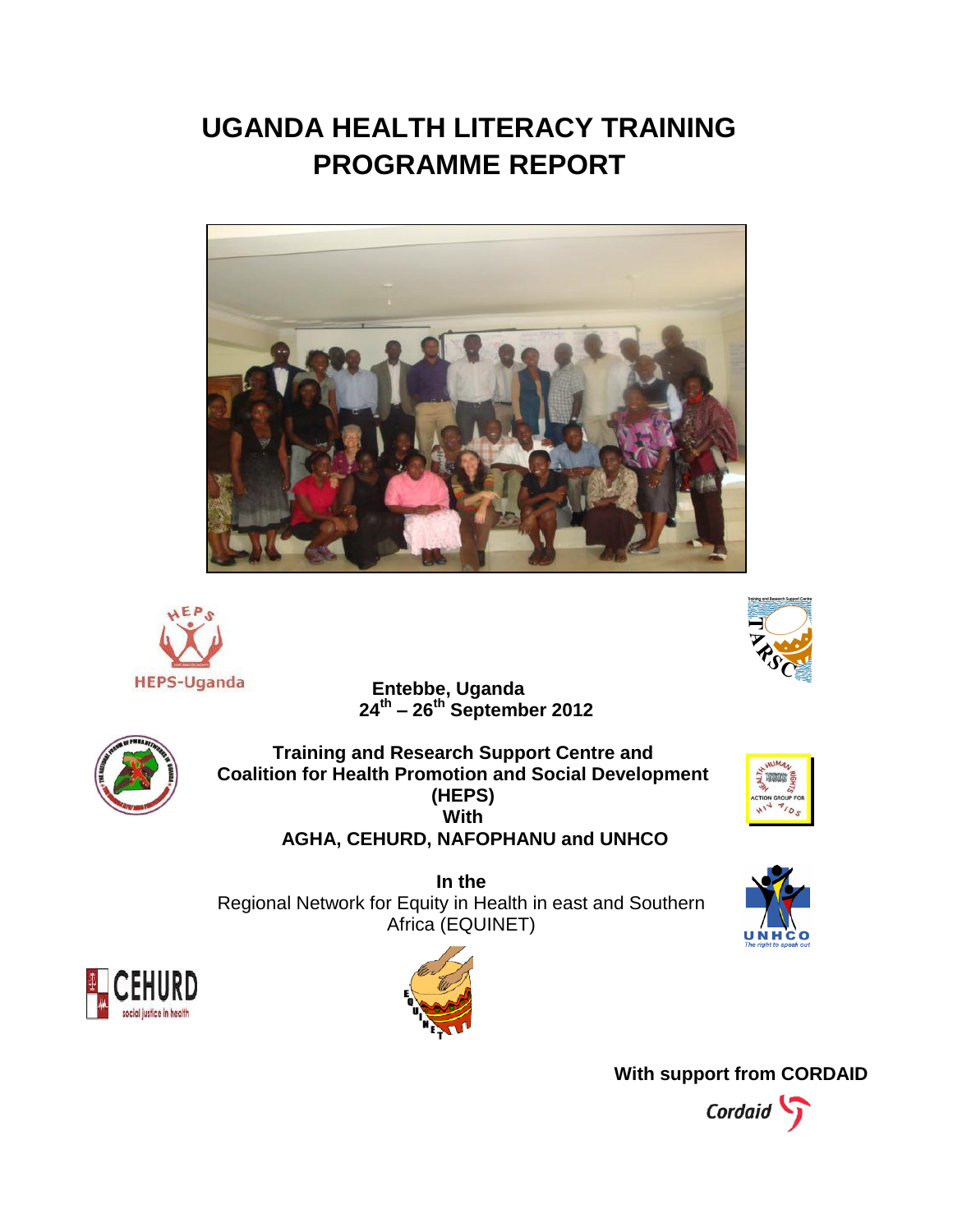### **CONTENTS**

| 1 <sup>1</sup> |                                                                                            |  |
|----------------|--------------------------------------------------------------------------------------------|--|
| 2.             |                                                                                            |  |
| 3.             |                                                                                            |  |
| $\mathbf{4}$ . |                                                                                            |  |
| 5.             | 5.5 Module 6 and 7: People centred health systems, community roles and alliances in health |  |
| 6.             |                                                                                            |  |
| $\overline{7}$ |                                                                                            |  |
|                | APPENDIX THREE: DESCRIPTION OF PARTICIPATING UGANDA CIVIL SOCIETY ORGANISATIONS  19        |  |



Regional health literacy logo, M Ndhlovu TARSC 2006

Cite as:,Training and Research Support Centre, HEPS Uganda (2012), Uganda Health Literacy Training Programme Report, 24-26 September 2012, TARSC, HEPS, with AGHA, CEHURD, NAFOPHANU, UNHCO EQUINET, Zimbabwe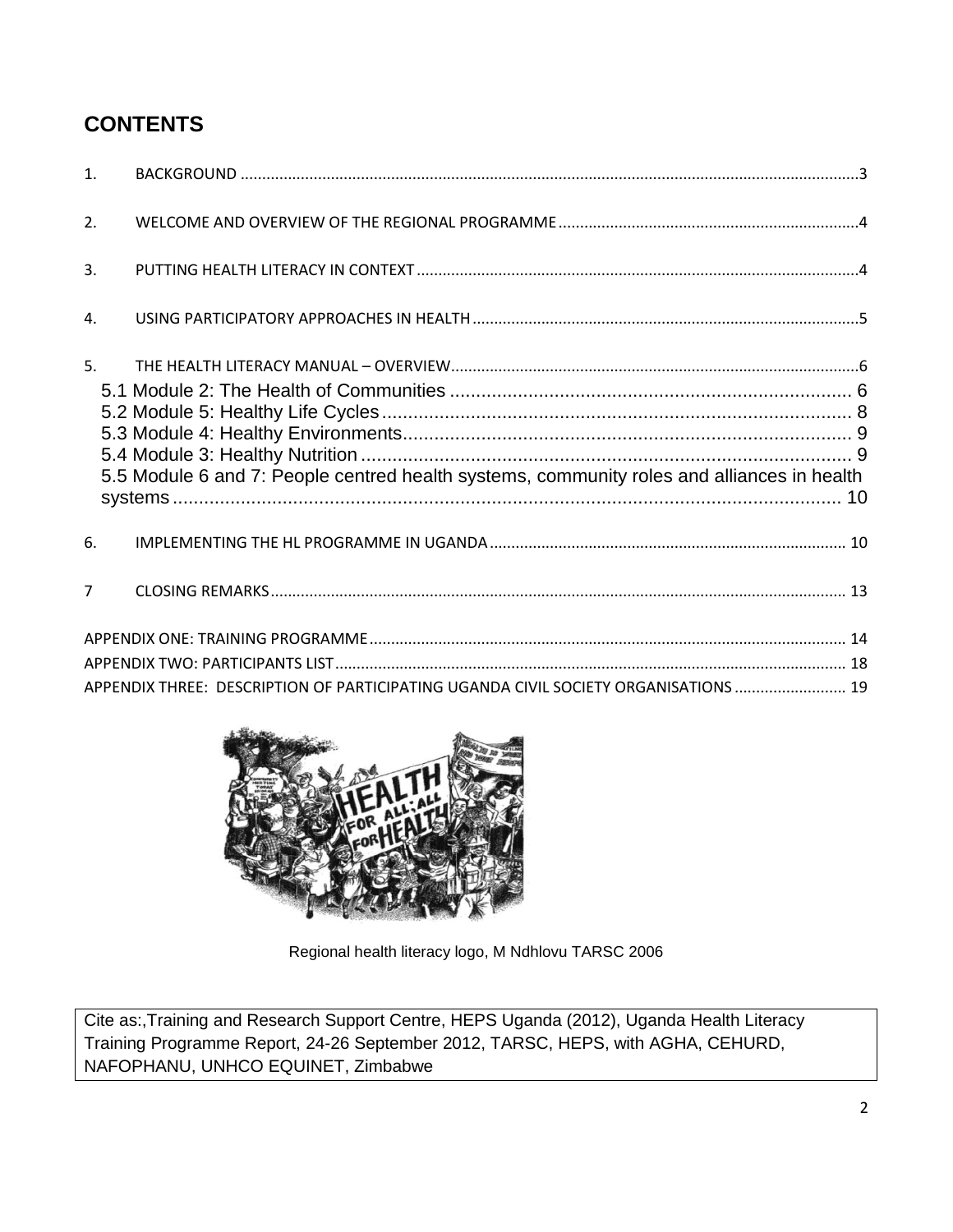### <span id="page-2-0"></span>**1. BACKGROUND**

Participatory Reflection and Action work coordinated by the Training and Research Support Centre (TARSC) in the Regional Network for Equity in Health in East and Southern Africa (EQUINET) has shown that health workers suffer problems of poor work environments, poor remuneration, lack of growth opportunities and motivational incentives. This may pose a barrier to their interaction with communities, despite the role that communication plays in patient-centred care. Communities on their side may not possess the skills and capacities to negotiate or communicate with service providers, leading to misunderstanding, lack of knowledge and even anger.

In 2011, building on work done on health literacy<sup>1</sup> in Zimbabwe, Malawi and Botswana, and in the EQUINET pra4equity network<sup>2</sup>to strengthen communication between health workers and communities, TARSC implemented a one year programme with HEPS Ugandaand,with Cordaid support, to extend health literacy in Uganda and use the skills built to promote dialogue and accountability between health workers and communities. We used existing health literacy materials to train 30 facilitators and community members in three clinic catchment areas in Kyankwanzi rural district in Uganda who then used the HL capacities and participatory methods to improve communication between and joint action by health workers and communities, particularly in relation to strengthening Primary Health Care (PHC). Reports on this work are separately documented - TARSC, HEPS Uganda (2011) - available at [www.tarsc.org.](http://www.tarsc.org/)

In 2012-2014 TARSC and HEPS-Uganda aim to build on this work, specifically to widen and deepen CSO capacities for Health Literacy (HL) and Participatory Reflection and Action (PRA) work in Uganda. This meeting was a first step in this two year programme which brought together five CSOs working within districts on health to train their facilitators, education and lead personnel in HL and PRA.

The 3-day workshop aimed to:

- Train facilitators, education and lead personnel from 5 CSOs in Uganda to plan, implement and monitor health literacy (HL) and Participatory Reflection and Action (PRA) work/programmes at district level.
- Within the Health Literacy training, include a specific focus on SRH and women's health.

The training was facilitated by Rene Loewenson and Barbara Kaim from TARSC, and Rosette Mutambiand PelagiaTusiimeWambi from HEPS with 30 people attending from HEPS-Uganda, AGHA-Uganda, CEHURD, UNHCO and NAFOPHANU (see Appendix Three for a description of each organization).

 $\overline{\phantom{a}}$ 1 Health literacy refers to a process of reflecting on experience, informing and empowering people to understand and act on health information to advance their health and improve their health systems. It builds knowledge and capacity to act within a framework of Participatory Reflection and Action (PRA) that strengthens community level diagnosis, action and engagement with health systems

<sup>2</sup> The pra4equity network is a consortium of frontline health workers, district level cadres, national level members, state, non state actors, NGOs, academic and professionals working on health using PRA approaches to advance health and health worker-community interactions in the framework of Primary Health Care (PHC)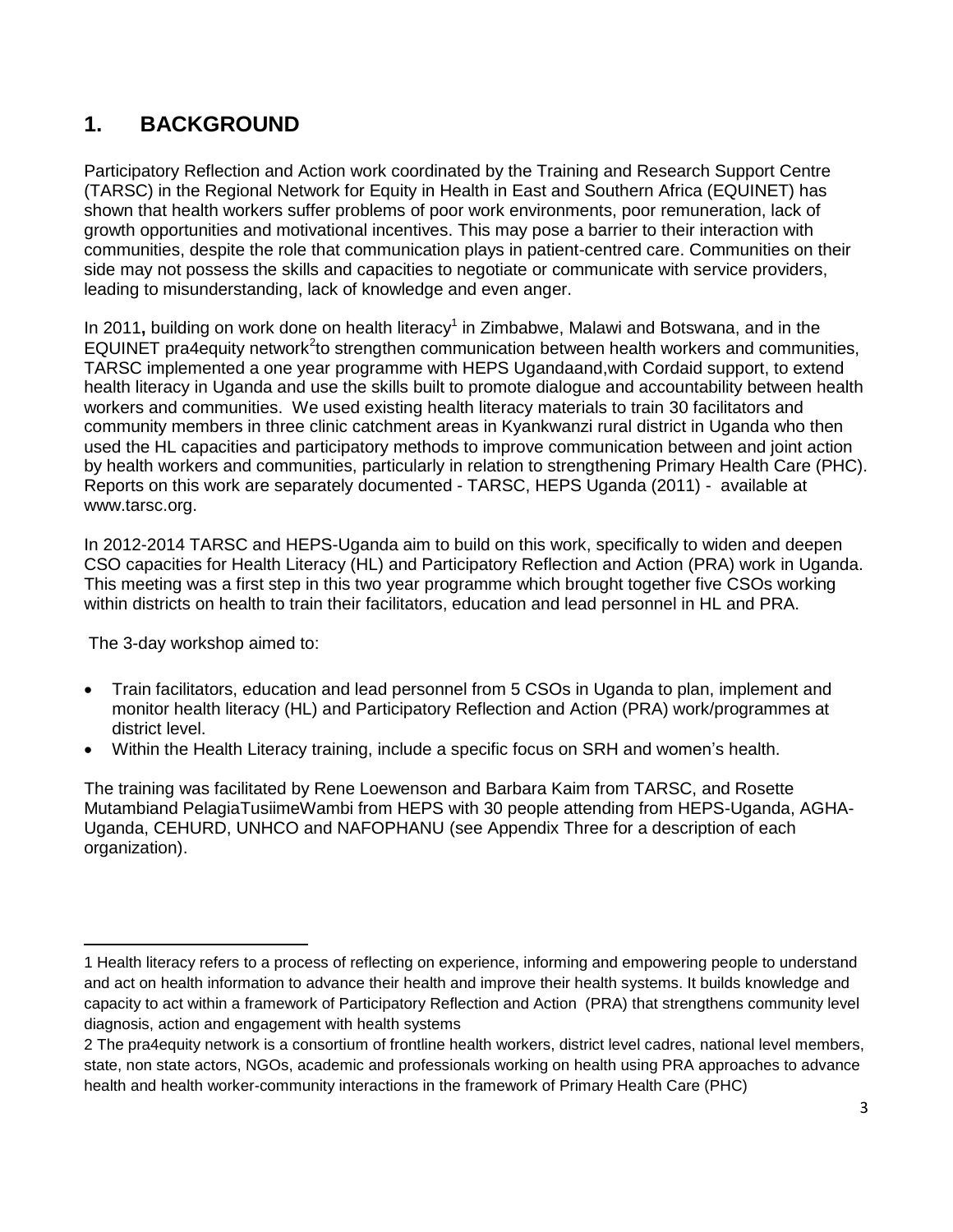### <span id="page-3-0"></span>**2. WELCOME AND OVERVIEW OF THE REGIONAL PROGRAMME**

The Executive Director of HEPs, Ms. Rosette Mutambi, officially opened the training workshop. She welcomed participants to Entebbe and expressed gratitude for the opportunity to work with TARSC andthe 5 Ugandan CSO partners in strengthening a more people-centred focus on health in Uganda. She noted that HEPS and TARSC already have a history of working together on the Health Literacy programme in Uganda and that she looks forward to sharing these experiences and working more deeply with a wider group of partners on this programme.

Dr. Rene Loewenson, Director of TARSC Zimbabwe, reiterated Rosette's welcome. She briefly explained that the regional programme on health literacy (HL) began 4 years ago and has now been used successfully in Zimbabwe, Botswana and Malawi, with a present focus of deepening the work in Uganda and Zambia. She noted that HL refers to a process of reflecting on experience, informing and empowering people to understand and act on health information to advance their health and improve their health systems. It builds knowledge and capacity to act within a framework of participatory reflection and action that strengthens community level diagnosis, action and engagement with health systems. To this end, the HL programme facilitated by TARSC has produced an 8 module manual that will be used as a basis for training in this workshop (see Section 5 of this report for more details on this manual.)

Both Rosette and Rene then thanked participants for taking time off to attend the training. This was followed by a short session led by Barbara Kaim, TARSC, in which all participants were given an opportunity to introduce themselves. Using a Buses Game to provide a quick social x-ray of the group, participants noted that there were more female than male participants at this training,that the majority work at community level, and the rest move between national and community work.

### <span id="page-3-1"></span>**3. PUTTING HEALTH LITERACY IN CONTEXT**

Participants decided to work on the situation of a 20 year old female university student who was pregnant and coming to the clinic for the first time because she was bleeding. The father of the child was a married man who had no intentions of staying with the girl.

Working with this scenario, participants identified all the major actors involved with trying to support the health needs of this 20 year old woman. These included actors at community, clinic, district, national and international levels. They then developed a human sculpture to express the power relationships between all the different actors. The resulting sculpture highlighted the following:

- The young girl was accompanied by a friend to seek medical services.She first approached the Traditional Birth Attendant who did not help her. She then proceeded to the medical facility.Participants acknowledged that in a real situation like this, the technical involvement of professionals would be minimal, with inadequatetools to saveher life.
- Even though the clinic administrator, other health professionals, the Member of Parliament andMinisterof Health are mandated to ensure services are delivered at local level, they often lacked the commitment, and in some cases the resources and power, to ensure adequate services are made available at local level.
- The donor fraternity has economic influence and power, but they often follow their own agendas.The challenge is to strengthen the way the decision makers, implementers and community worktogether to solve the health challenges faced by this young woman at community level.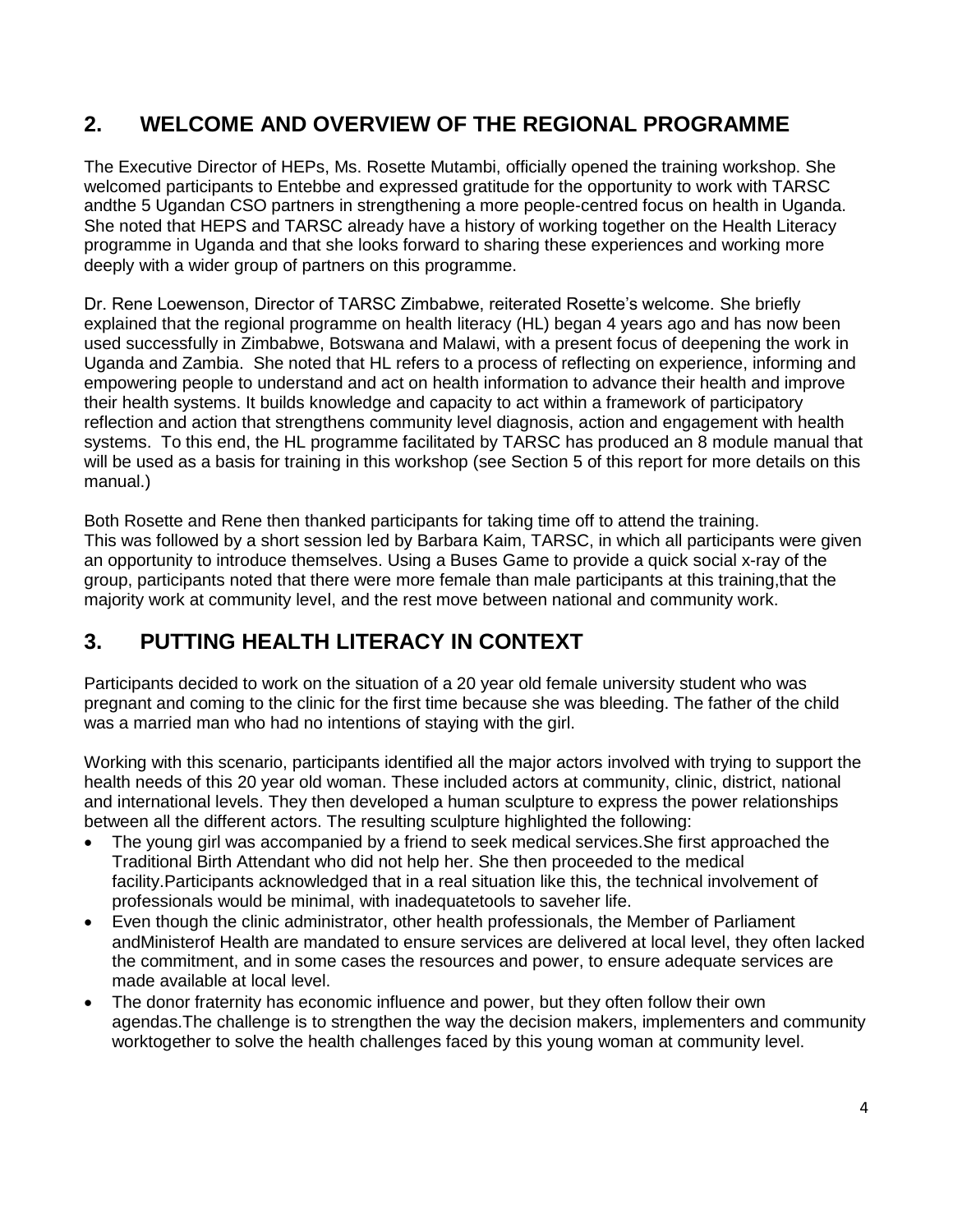

**Creating a human sculpture. Photo: B.Kaim**

After reviewing the human sculpture depicting the state of the health system in Uganda to date, participants remade their sculpture to present a more people-centred, responsive health system. In this scenario, all actors were put at more or less the same level. People became involved in the activities and decision-making of their health centre, policy makers worked more closely with the people they serve and the Ministers and international community also interacted with, and listened to the views of, people at community level.

The question then posed was: how can we move from the current situation to the more equitable, people-centred system we all strive to have in Uganda?

Participants identified the following blocks to achieving this ideal:

- Community members are often not well informed about existing policies and ways to participate in the health system to make it more people-friendly.
- Policies and legislation are not translated into action.
- Resistance to change from actors at all levels
- Health workers lack professionalism
- Understaffing of health workers
- Corruption
- The role of the international community

At the end of this session, participants commented that they now had a better understanding of the wider context in which the Health Literacy programme is situated.

### <span id="page-4-0"></span>**4. USING PARTICIPATORY APPROACHES IN HEALTH**

This session focused on exploring the features of a participatory approach to health. Participants identified the following important features:

- Using participatory approaches in health is not a one-off process but is made up of a regular cycle of reflection and action leading to a deepening understanding of the causes of and solutions to problems. This is why we use the term 'participatory reflection and action' or PRA to describe the approach used in our health literacy work.
- People in communities have a great deal of knowledge and experience, and, if given the opportunity and skills, can creatively identify and find solutions to their own problems.
- PRA provides communities with opportunities to share information, experiences and views, and to participate in decisions and plans on how to improve their health. It strengthening relations between the community and health workers through a process of mutual sharing, understanding and joint planning.Ultimately, PRA approaches are used to strengthen the power that people have to change their own lives, their communities and the institutions that affect them.
- PRA approaches take into account the different, sometimes conflicting, interests in communities and don't try to force full consensus.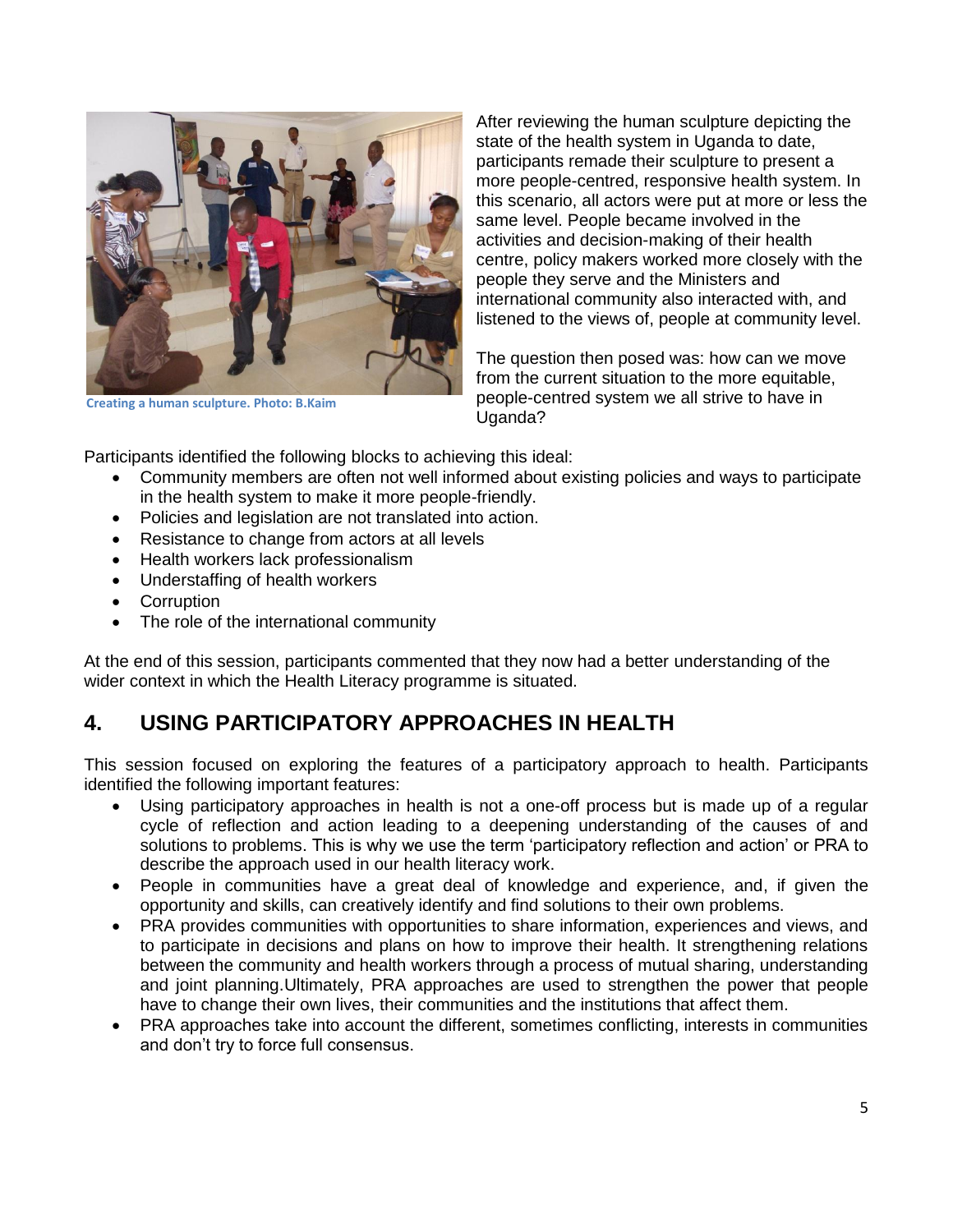• To facilitate all of the above, PRA uses a variety of visual and verbal methods – including mapping, ranking and scoring, role play and drama, songs, case studies and many more – to provoke discussion, analysis and planning for action.

The meeting went further to acknowledge that the above features of a participatory approach to health involve very specific skills and attitudes on the part of the health literacy facilitator. In particular, a health literacy/PRA facilitator has toencourage health service providers and communities to communicate and take joint action. Facilitators need to be able to show respect for the diverse opinions of the community, provide relevant technical information, ensure diverse voices within the community are heard, provide links with outside resources, to support the community's action planning, implementation and reflection processes and also to link the knowledge and evidence generated at local level to wider national processes to ensure greater opportunities for change.

More information on this is available in Module 1 of the HL manual.

### <span id="page-5-0"></span>**5. THE HEALTH LITERACY MANUAL – OVERVIEW**

At this stage, participants were given the opportunity to review the entire HL manual. Rene described that the manual is divided into 8 modules, implemented through participatory activities over time periods agreed as appropriate with communities. Each module takes about a half day so it could take 4 weekends, 8 afternoon sessions,or whatever is appropriate, to complete. Each module includes a component of identifying actions and follow up work that can be implemented by communities and health workers. Rene explained that the previous sessions had covered the content of Module 1: Introduction to Health Literacy. For the next 1 % days, the training would review the remaining modules before going into a final session on use of the manual by facilitators from the 5 CSOs involved in this programme and a reflection on what needs to be included in the soon-to-be produced Uganda version of the manual..

A summary of the training and subsequent discussions arising out of each module is given below (see Appendix One for the complete programme).

#### <span id="page-5-1"></span>**5.1 Module 2: The Health of Communities**

Through the use of **4 pictures**, participants reflected on the meaning of what it means to be healthy. They noted that health is not simply about the absence of disease, but also includes wider social, economic and environmental issues (called the social determinants of health). They concluded by reflecting on the WHO definition of health that states that: "health is not merely the absence of disease, but a complete state of physical, mental and social well- being".

Participants then went on to review their definition of community. They concluded that 'community' is often used to define a certain geographic area but can also be used to define a group of people with the same experiences and/or interests (eg community of people living with HIV). Some time then was then spent on **drawing a community map**, and then reflecting on the use of such a tool at community level.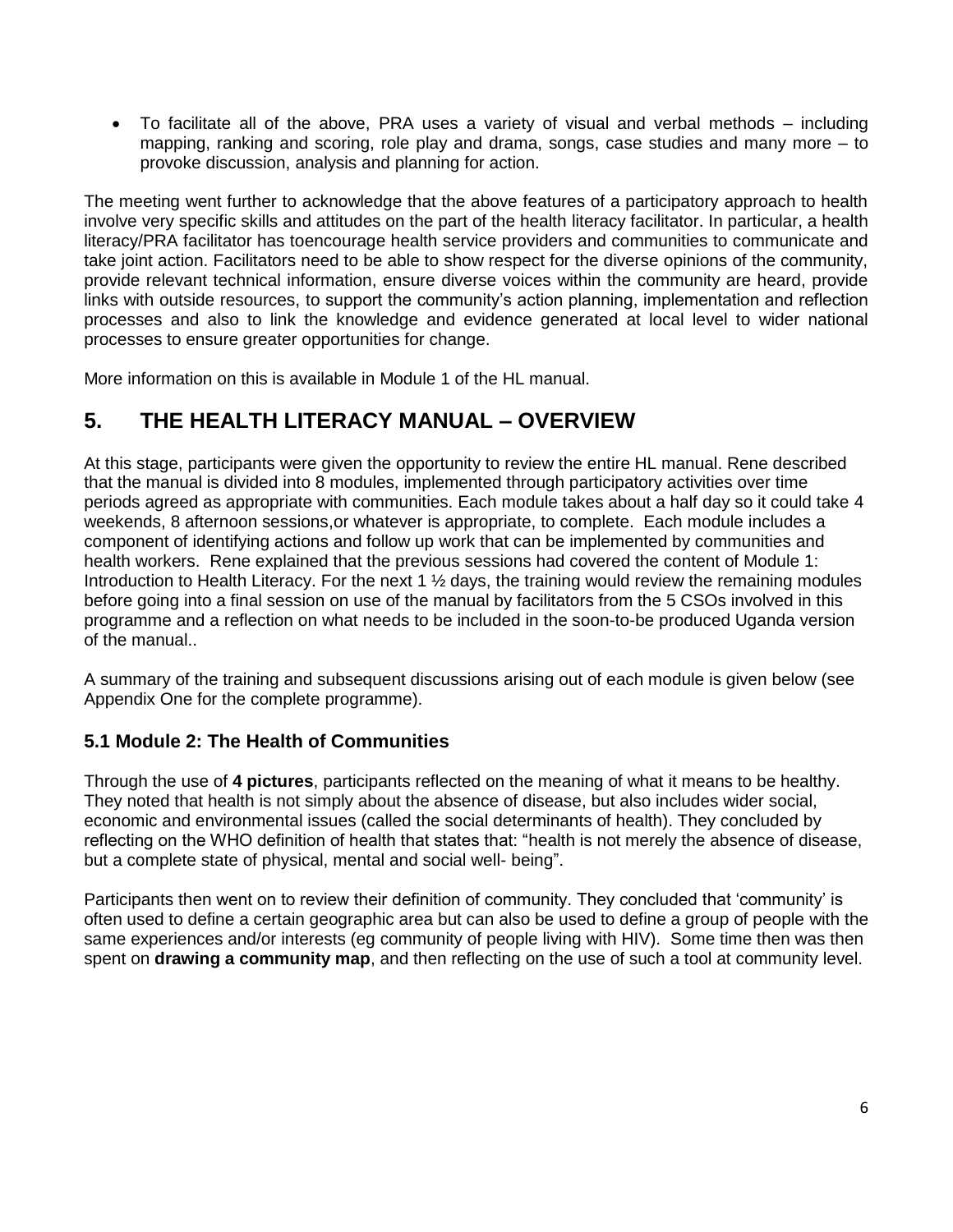The participants noted that

- Social maps may demonstrate different priorities between different social groups at community level eg between women and men.
- It is an exciting activity that defines group ideas. It is important not to ignored member's different opinions.
- Social mapping creates innovation and creativity, as well as empowering group members. The role of the facilitator during this process is to help group members to generate ideas and to understand implications of what they are describing.
- The outcome is a collectively owned visual description of their community that can be used again for future work in the HL programme.

Following this mapping exercise, participants reviewed the role of **a transect walk** in triangulating evidence arising from the map and reflected on **other sources of information** on health issues, such as getting information from local leaders and other key resource people, as well as through a literature review.

The next session (Module 2.2- 2.5) looked at how to prioritize health issues or needs at community level (**ranking and scoring**), ways to explore the causes of problems (**but why?**) and which organizations and people are already involved in trying to deal with the problems raised (**venn or stakeholder analysis and spider diagrams**)

Participants highlighted the following community health needs:

- Safe and clean environment water and sanitation
- Better nutrition and availability of good quality, affordable foods
- Medicine
- **Infrastructure**
- Reproductive health
- Sufficient number of skilled health workers
- Access to financial resources through IGPs
- Family planning services
- Enabling legal framework
- Quality health care
- Personal safety and security
- Social welfare services

; Lessons learnt as facilitators:

- Gaining consensus is not easily attained in the group
- As a facilitator do not worry if there are moments of silence during the group discussions.
- Facilitators can also find out if the issues identified are rights or entitlements, and then use the rights dialogue to address the issues raised.



**Doing a community map. Photo: B.Kaim**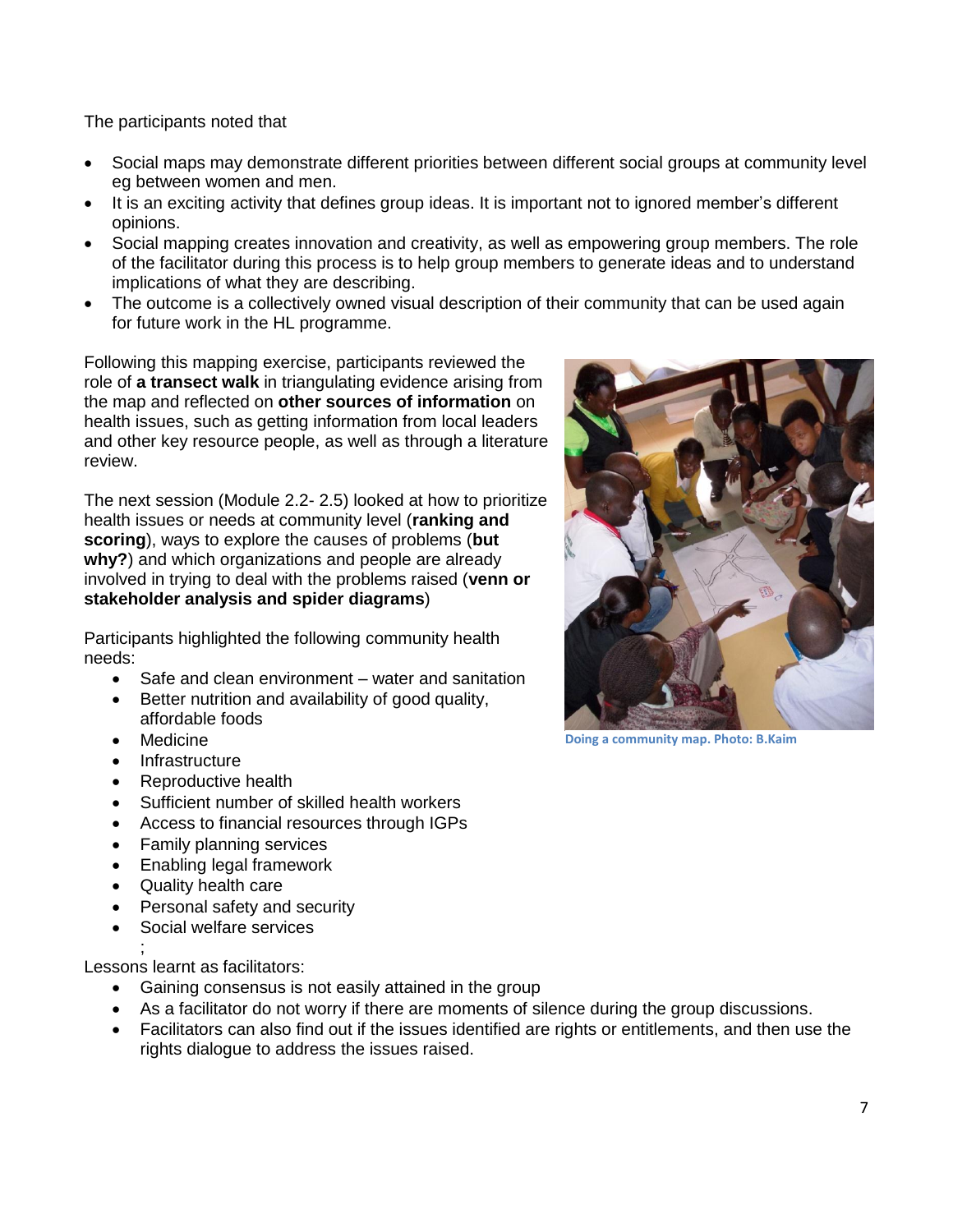#### <span id="page-7-0"></span>**5.2 Module 5: Healthy Life Cycles**

Participants went through this module in a fair amount of detail, starting with a review of the **Life Cycle Mapping** exercise which looks at how we understand health at different stages in a person's life Through the use of this mapping exercise, participant's discussed what is needed to promote good health and to prevent and manage ill health. The table below outlines some of the findings arising from this exercise.

| Age group                             | <b>Maintaining good health</b>                                                                                                                                                                                                                | Danger signs                                                                                                                                                                              |
|---------------------------------------|-----------------------------------------------------------------------------------------------------------------------------------------------------------------------------------------------------------------------------------------------|-------------------------------------------------------------------------------------------------------------------------------------------------------------------------------------------|
| <b>Birth</b><br>$(0$ years)           | Well trained health personnel<br>$\bullet$<br>HIV clients access to facilities.<br>$\bullet$<br>Breast / other feeding option<br>$\bullet$<br>Immunization.<br>$\bullet$                                                                      | Lack of knowledge<br>$\bullet$<br>Environment of delivery of baby<br>$\bullet$<br>Cultural /social status<br>$\bullet$                                                                    |
| Infancy<br>$(0-1)$ years $)$          | <b>Breast feeding</b><br>٠<br>Immunization<br>$\bullet$<br>Parental care<br>$\bullet$<br>Proper nutrition<br>$\bullet$<br>Basic needs<br>$\bullet$                                                                                            | Poor maternal health<br>$\bullet$<br>Malnutrition<br>$\bullet$<br>Poor hygiene<br>$\bullet$<br>Domestic violence                                                                          |
| Early childhood<br>$((1-5)$ years $)$ | Malaria control using mosquito<br>$\bullet$<br>nets.<br>Immunization against polio and<br>$\bullet$<br>others.<br>Proper feeding to prevent<br>$\bullet$<br>malnutrition<br>Hygiene to control diarrhea.<br>٠                                 | Malaria<br>$\bullet$<br>Diarrhea<br>$\bullet$<br>Malnutrition<br>$\bullet$<br>Polio/disability.<br>$\bullet$                                                                              |
| School age<br>$(5-16)$ years)         | good nutrition<br>$\bullet$<br>education<br>$\bullet$<br>good hygiene<br>$\bullet$<br>room to play<br>$\bullet$<br>spiritual guidance<br>$\bullet$<br>parental guidance<br>$\bullet$                                                          | domestic violence<br>$\bullet$<br>poor hygiene<br>$\bullet$<br>illiteracy<br>$\bullet$<br>low income<br>$\bullet$<br>death of parents<br>$\bullet$<br>political environment.<br>$\bullet$ |
| <b>Adults</b><br>$(12-18)$ years)     | Practice safe sex or abstain.<br>$\bullet$<br>Routine medical checkups.<br>$\bullet$<br>Balanced diet / physical exercise.<br>$\bullet$<br>Access to information<br>$\bullet$<br>Adequate rest.<br>$\bullet$<br>Parents guidance<br>$\bullet$ | Unsafe abortion<br>$\bullet$<br>Unprotected sex<br>$\bullet$<br>Alcohol/drug abuse<br>$\bullet$<br>Being secretive about health<br>$\bullet$<br>problems<br>Poor nutrition                |
| Early adult<br>adulthood              | Sex education<br>$\bullet$<br>Sex reproduction<br>$\bullet$<br><b>Balanced diet</b><br>$\bullet$<br>Employment<br>$\bullet$<br>Sexuality at this stage willinfluence<br>the next stage.                                                       | Over ambitiousness<br>$\bullet$<br>Negative peer influence<br>$\bullet$<br>Lack of focus                                                                                                  |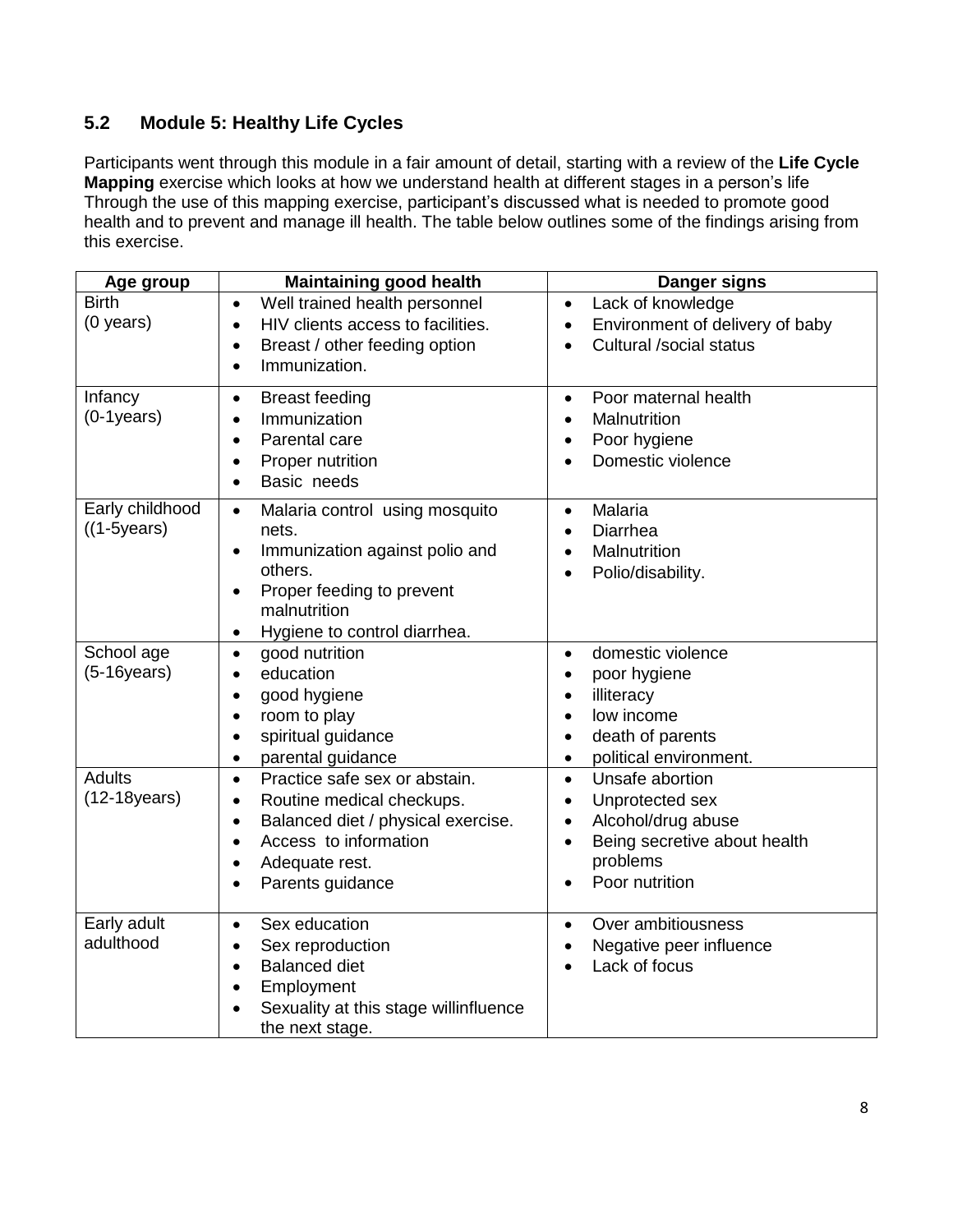| Age group | <b>Maintaining good health</b> | Danger signs          |
|-----------|--------------------------------|-----------------------|
| Adulthood | Good employment                | Being faithful        |
|           | Good social life               | Marriage              |
|           | Stable family and friends      | Good health practices |
|           |                                | Balanced diet.        |
| Old Age   | Eat a balanced diet            | Avoid isolation       |
|           | Regular medical checkups       | Good hygiene          |
|           | Plenty of rest                 | Avoid alcohol         |
|           | Keep a social balance.         | Avoid smoking         |

As can be seen from the above, a person's life cycle is not only influenced by health factors but also by issues of education, employment, etc. During the early stages of a person's life, interaction with responsible adults is key. It is also essential for children to be immunized.

Training in Module 5 also included a special session on understanding the **barriers to womens' and sexual and reproductive health (SRH).** Participants discussed the concept of the **Three Delays** which include:

- 1. Delay in decision to seek care
- 2. Barriers in access to care (or to reach SRH services) and
- 3. Barriers in supply of SRH services

As an alternative model, we also introduced the **Tinahashi Model** which looks at the availability, acceptability, accessibility, andeffective coverage of health services for women. Participants found this module most useful and easier to use than the 3 delays concept.

#### <span id="page-8-0"></span>**5.3 Module 4: Healthy Environments**

As participants became more familiar with the format of the HL module, so it became easier to move through the remaining modules more quickly. As a result, less time was spent on the next few modules. In Module 4, on Healthy Environments, participants began by reflecting on the different features of a healthy environment. They saw waste management, safe water (including problems of stagnant water and floods), access and storage of food and climate change of greatest priority in Uganda. **Social mapping, transect walks and three-pile sorting,** were some of the tools mentioned as useful to use in identifying priority environmental needs and exploring possible solutions.

#### <span id="page-8-1"></span>**5.4 Module 3: Healthy Nutrition**

This module looks at the meaning of food sovereignty and its implications for community nutrition. Participants briefly reviewed the use of the **story with many gaps and well-being map** in this module.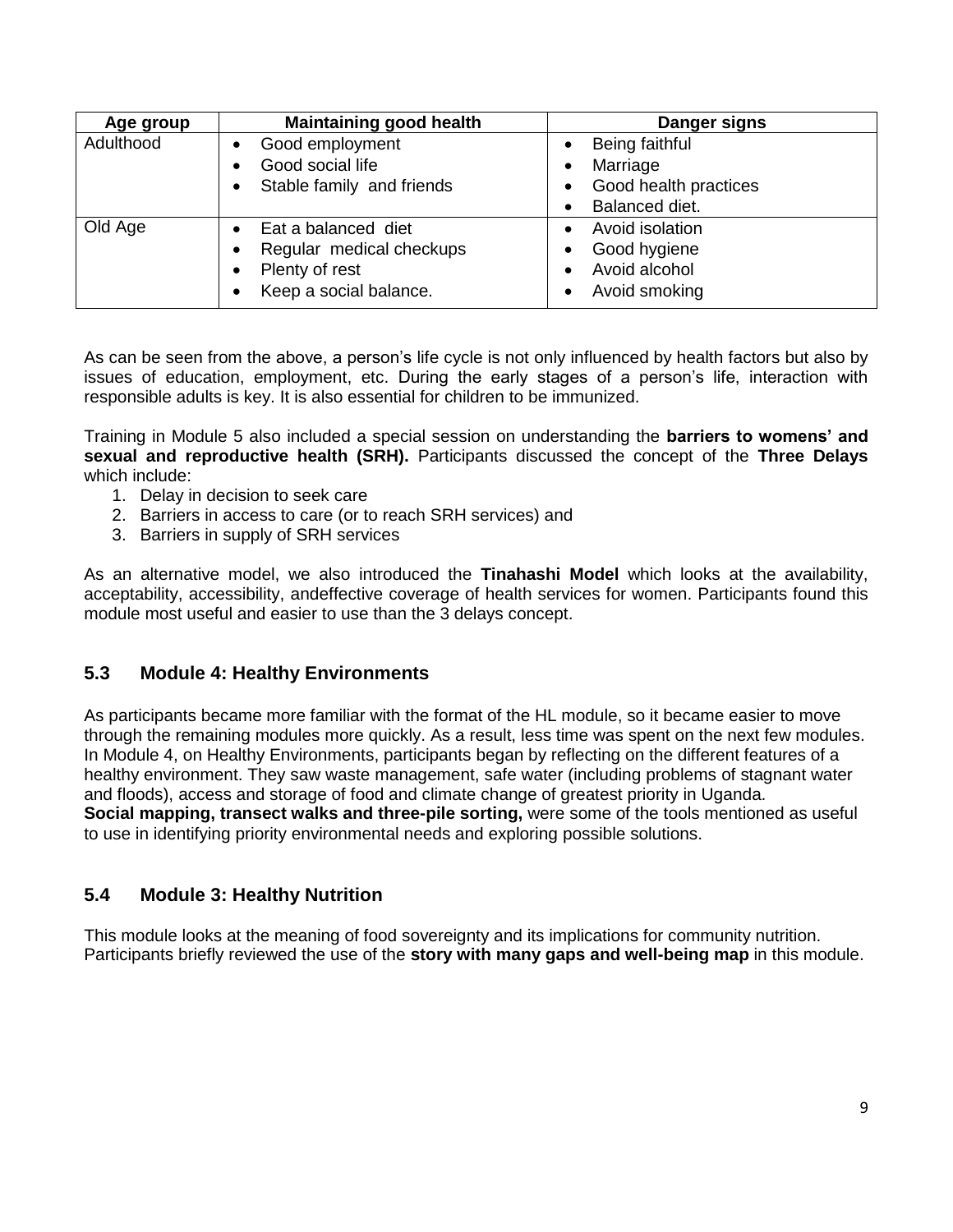#### <span id="page-9-0"></span>**5.5 Module 6 and 7: People centred health systems, community roles and alliances in health systems**

Module 6 has a particular focus on the relationship between health workers and the wider community. To facilitate this discussion, Rene used the **Margolis Wheel** which divides participants into the two groups (community and health workers) to discuss and share problems faced by both groups. Participants liked this method as a way of breaking down barriers between the community and the health system.

In terms of Understanding Health Systems, we acknowledged that the **Human Sculpture**, done earlier in the training, is an ideal tool for exploring the unequal power dynamics between the different actors in a health system. It is also possible to use **a panel discussion**.

In the section on Community Roles in Health Systems, Barbara introduced the activity **'Where's Mpatso?'** from the Malawi version of the HL manual to explore what functions communities can play in a health system and then to compare this with the reality in Uganda.

These functions include:

- Providing health services
- Promoting health



Making policies

 Mobilizing and allocating resources for health, and

• Monitoring quality of care and responsiveness

There was also a good discussion on the importance of assessing changes in the role of communities in health system through the use of the **Wheel Chart.**

### <span id="page-9-1"></span>**6. IMPLEMENTING THE HL PROGRAMME IN UGANDA**

Rene began this session by reviewing how the HL manual can be used, referring back to the description in Module 1 of the manual. The meeting then went on to explore the following questions to be answered by each of the five participating CSOs:

- What activities are each of the five CSOs presently involved in?
- Who are we planning to invite to the HL meetings?
- Where would each of the CSOs want to go to (area of operation) to introduce the HL work?
- What issues/modules in the manual would we most likely use first?
- What support and input do we need?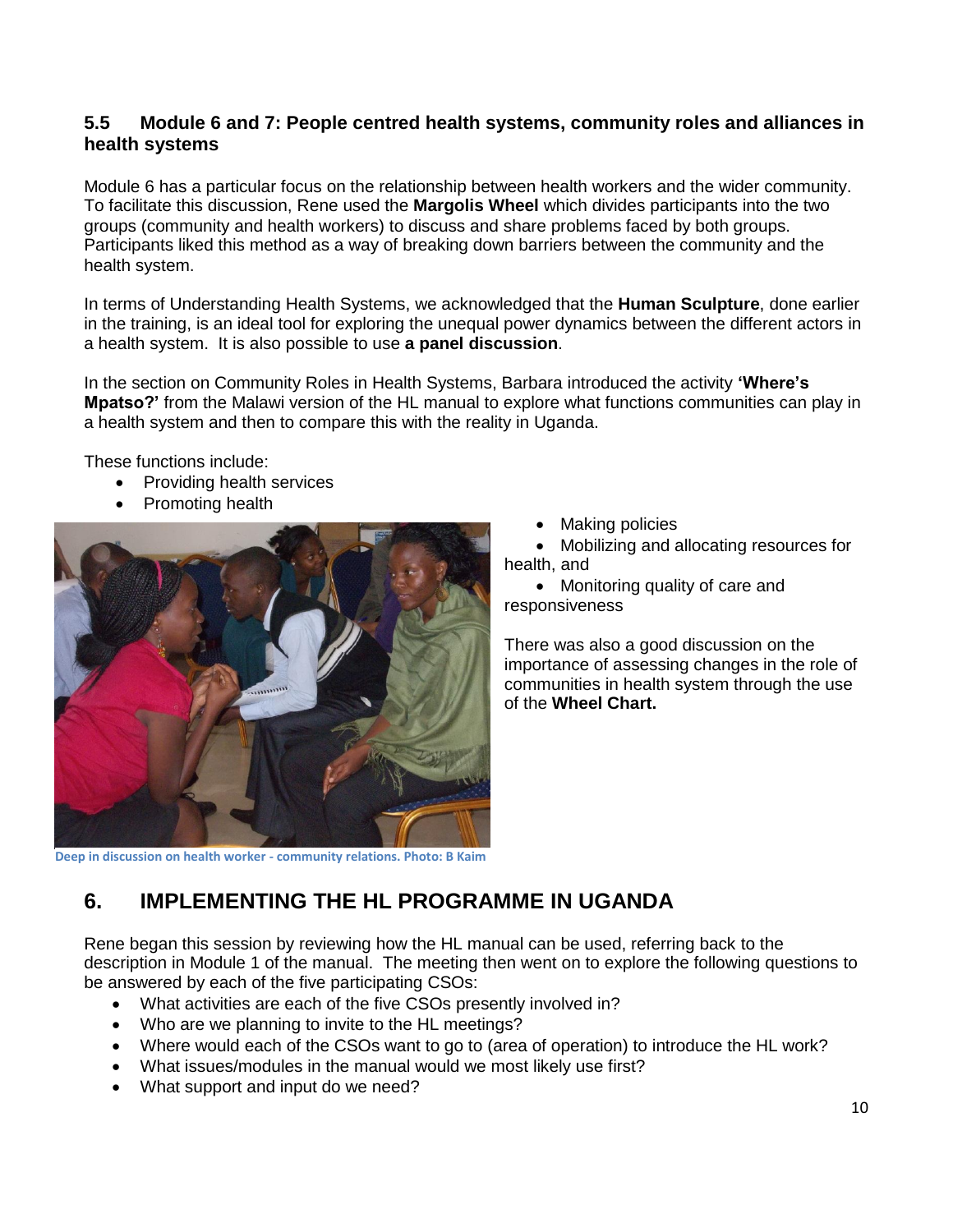Responses to these five questions are noted below.

| Organization     | <b>Activities</b>                                             |
|------------------|---------------------------------------------------------------|
| <b>NAFOPHANU</b> | <b>Access to ART/PMTCT</b>                                    |
|                  | Stigma and discrimination                                     |
|                  | HCT, information sharing                                      |
|                  | Member networks                                               |
|                  | School outreach by young positive.                            |
| <b>CEHURD</b>    | Maternal mortality campaign                                   |
|                  | Community participation in health systems.<br>$\bullet$       |
|                  | SRH to prevent unsafe abortions among the youth.<br>٠         |
| <b>AGHA</b>      | <b>Maternal Health activities</b><br>$\bullet$                |
|                  | Adolescent health capacity building<br>٠                      |
|                  | Improving health outcomes for vulnerable groups.<br>$\bullet$ |
| <b>UNHCO</b>     | <b>PMTCT</b><br>$\bullet$                                     |
|                  | Immunization                                                  |
|                  | Family planning                                               |
|                  | <b>ANC</b>                                                    |
|                  | <b>Nutrition</b>                                              |
|                  | Condom use                                                    |
|                  | <b>Health education</b><br>$\bullet$                          |
| <b>HEPs</b>      | The HEAR project<br>$\bullet$                                 |
|                  | <b>ACT Health project</b>                                     |
|                  | Sexual reproductive Health                                    |
|                  | <b>Health Equity</b>                                          |
|                  | <b>Maternal Health</b>                                        |
|                  | SMC in Pallisa and Budaka                                     |
|                  | School outreach                                               |

#### **What activities are each of the five CSOs presently involved in?**

### **Who are we going to bring to HL meeting?**

| <b>HEPs</b>      | CBOs, FBOs, VHTs, HUMCs<br>$\bullet$                                     |  |  |  |  |
|------------------|--------------------------------------------------------------------------|--|--|--|--|
|                  | Elderly, workers disabled, local council members.<br>$\bullet$           |  |  |  |  |
| <b>UNHCO</b>     | DHTs, CBOs<br>$\bullet$                                                  |  |  |  |  |
|                  | Community<br>$\bullet$                                                   |  |  |  |  |
|                  | <b>VHTs and HUMCs</b><br>$\bullet$                                       |  |  |  |  |
| <b>AGHA</b>      | • VHTs, HUMCs, CBOs                                                      |  |  |  |  |
|                  | Community members, HWs<br>$\bullet$                                      |  |  |  |  |
|                  | Youth groups and civic leaders.<br>$\bullet$                             |  |  |  |  |
| <b>CEHURD</b>    | Local leaders, VHTs, religious leaders, women, VHTs, Youth<br>$\bullet$  |  |  |  |  |
|                  | HUMIC, Nurses, Midwives, DHOs, school Management committee.<br>$\bullet$ |  |  |  |  |
| <b>NAFOPHANU</b> | • PLHIV in all cohorts, H/Ws, religious leaders,                         |  |  |  |  |
|                  | VHTs.                                                                    |  |  |  |  |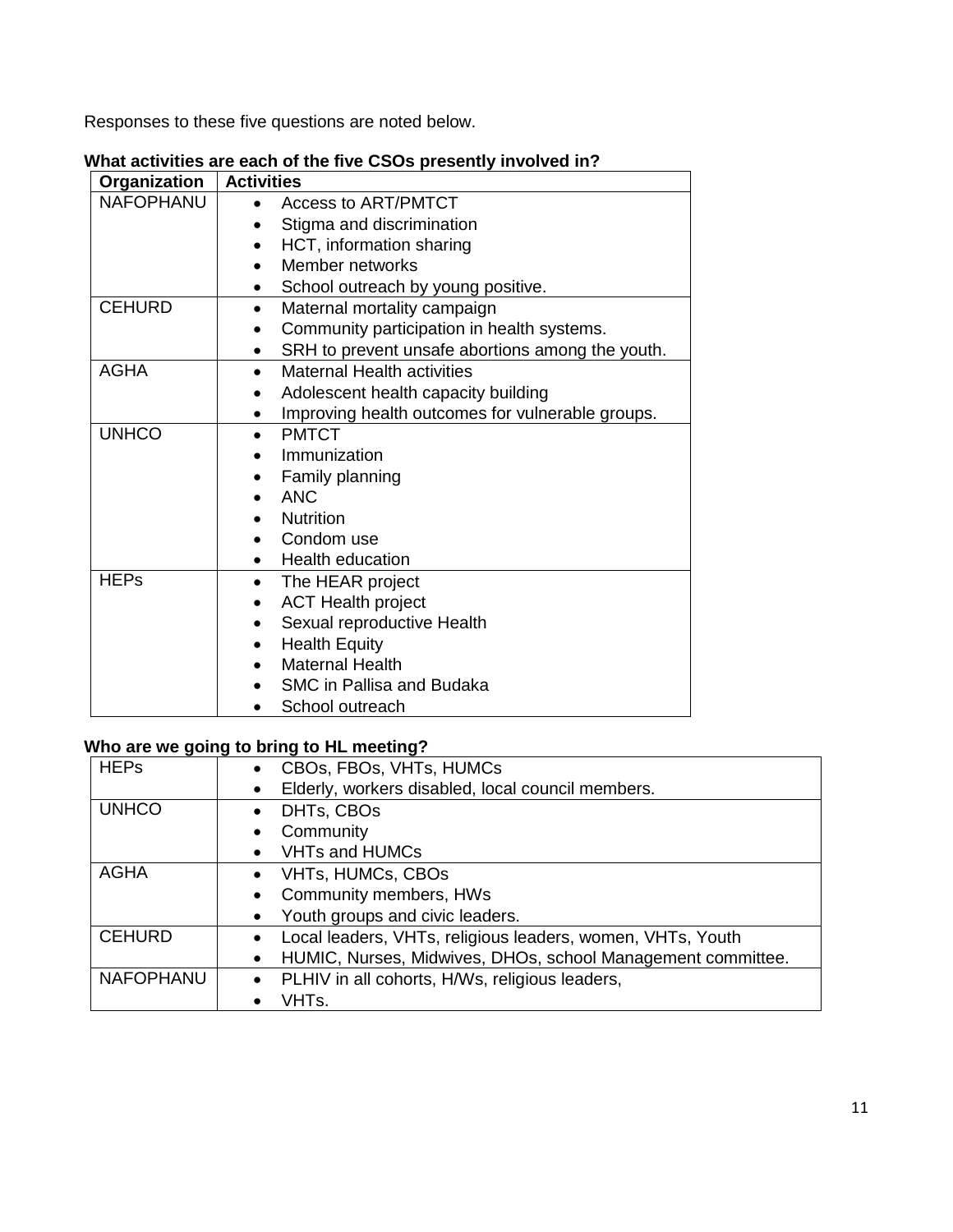#### **Areas of operation :Where would we use HL- what districts?**

| <b>HEPs</b>      | Mbarara, Kawepe, Bugiri, Lira, Namayango, Kyankwanzi, Budaka,                               |  |  |  |
|------------------|---------------------------------------------------------------------------------------------|--|--|--|
|                  | Pallisa, Kiboga, Ntungamo                                                                   |  |  |  |
| <b>UNHCO</b>     | • Kamauli, Oyam, Lyantode, Bushenyi, Nwoya                                                  |  |  |  |
|                  | • Sheema, Luwero, Mityana, Kyankwanzi                                                       |  |  |  |
| AGHA             | Mityana, Pallisa, Nwoya, Lyantonde and Soroti.                                              |  |  |  |
| <b>CEHURD</b>    | Kiboga, Kyakwanzi, Arua, Mityana, Buikwe, Mubende, Dokolo,<br>Butambala, Masaka and Soroti. |  |  |  |
| <b>NAFOPHANU</b> | National Networks and District Forums.                                                      |  |  |  |

#### **What issues/modules in the manual would we most likely use first?**

| Organization     | <b>Module</b> |
|------------------|---------------|
| <b>HEPs</b>      | 1,2,4,5,6,7,8 |
| <b>UNHCO</b>     | 1,2,4,5,,6,7  |
| <b>AGHA</b>      | 1,2,4,6,7,8   |
| <b>CEHURD</b>    | 1,2,5,4,6,7   |
| <b>NAFOPHANU</b> | 1,2,3,4,5,7   |

### **What support and input do we need?**

| Organization     | <b>Support</b>                                    |
|------------------|---------------------------------------------------|
| <b>NAFOPHANU</b> | Study tours to Malawi, Botswana                   |
|                  | User friendly IEC materials                       |
|                  | Logistical support                                |
|                  | <b>Technical support</b>                          |
| <b>CEHURD</b>    | IEC materials (field tools)<br>$\bullet$          |
|                  | <b>Technical support</b>                          |
|                  | <b>Financial support</b>                          |
|                  | Professional support                              |
| <b>AGHA</b>      | <b>IEC</b> support<br>$\bullet$                   |
|                  | Logistical support                                |
|                  | <b>Technical support</b>                          |
|                  | <b>Financial support</b>                          |
|                  |                                                   |
| <b>UNHCO</b>     | <b>ICT</b> materials                              |
|                  | Capacity building/refresher training              |
|                  | Manuals                                           |
|                  | Logistical support<br>٠                           |
| <b>HEPs</b>      | <b>IEC Materials</b>                              |
|                  | Training materials<br>$\bullet$                   |
|                  | Technical support through mentorship<br>$\bullet$ |
|                  | Exchange programs                                 |
|                  | M&E                                               |
|                  | Facilitators sharing forum/meetings               |
|                  | E-forum, video and other documentation            |

In discussing these inputs from each of the five CSOs, it was agreed that: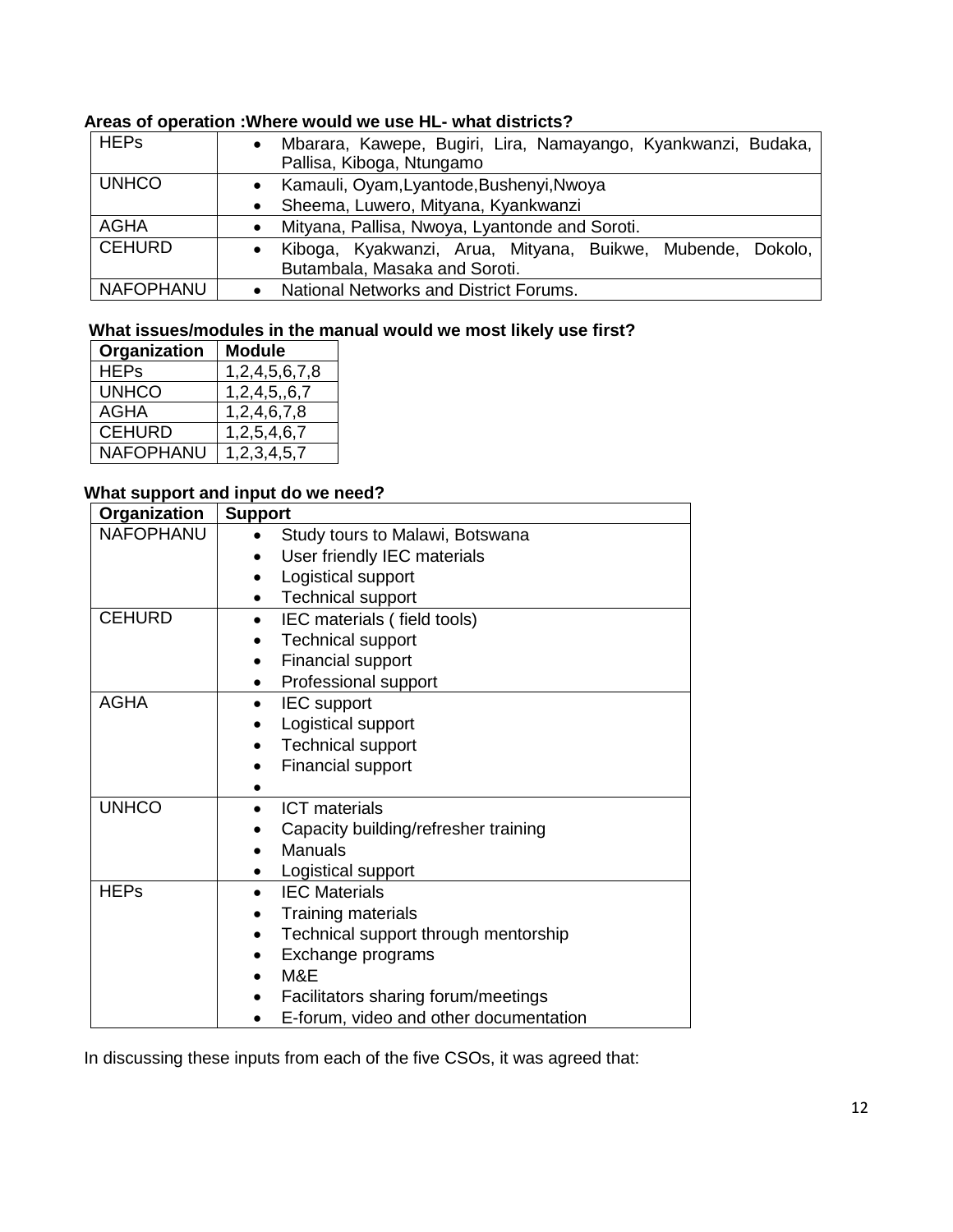- 1. Each organization would work in two districts, partnering with a second CSO to strengthen links and draw on each others experiences
- 2. All 5 CSOs would work together in one district
- 3. Since the issue of youth reproductive health was a common denominator in the work of all five CSOs, this would be the main focus of the HL work in the next 6 – 9 months.



Finally, the CSOs agreed to work in the following districts:

**Mapping where we plan to work**

### <span id="page-12-0"></span>**7 CLOSING REMARKS**

In the closing remarks, HEPS Executive Director Ms. Rosette Mutambi, thanked all the participating organizations and facilitators. The HL programme will help health workers and community members to work together in solving their health needs. This also strengthens HEPs and its partners to deliver better programmes. She pointed out that, following this training, there would be a planning meeting with two representatives from each of the 5 CSOs to further discuss implementation of the programme. Once the Ugandan manual is completed (expected in the first quarter of 2013) all the trained facilitators will obtain a copy to guide them in the process of facilitating others.

She thanked Cordaid, Netherlands for enabling this training to take place through TARSC and EQUINET.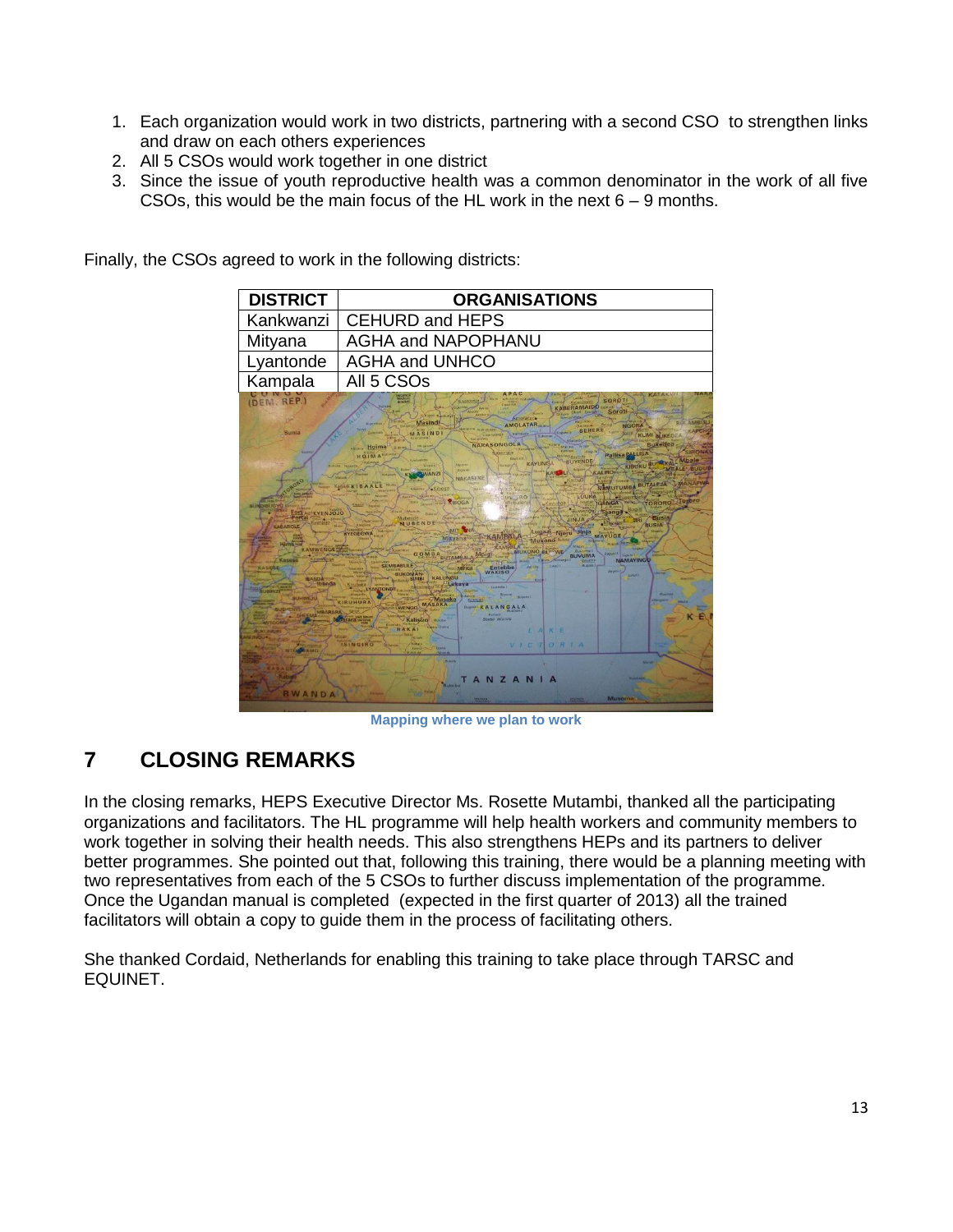### <span id="page-13-0"></span>**APPENDIX ONE: TRAINING PROGRAMME**

| <b>TIME</b>        | <b>SESSION CONTENT</b>                                                           | <b>SESSION PROCESS</b>                                                                                                                                                                            | <b>ROLE</b>            |
|--------------------|----------------------------------------------------------------------------------|---------------------------------------------------------------------------------------------------------------------------------------------------------------------------------------------------|------------------------|
|                    | <b>Welcome, objectives, introductions</b>                                        |                                                                                                                                                                                                   |                        |
| $8.30 -$<br>9.00   | Registration, logistics                                                          | Participant registration                                                                                                                                                                          | <b>HEPS</b>            |
| $9.00 -$<br>9.30   | Welcome                                                                          | Welcome remarks - HEPS<br><b>Welcome remarks - TARSC</b>                                                                                                                                          | <b>RM</b><br><b>RL</b> |
| $9.30 -$<br>10.10  | Introductions                                                                    | <b>Buses Game</b><br>Individual intros                                                                                                                                                            | <b>BK</b>              |
| $10.10 -$<br>10.30 | Overview of the HL<br>programmeand Workshop<br>objectives                        | Overview of regional programme on HL<br>Work on HL/PRA in Uganda<br>Workshop objectives                                                                                                           | RL<br><b>HEPS</b>      |
| $10.30 -$<br>11.00 | <b>TEA</b>                                                                       |                                                                                                                                                                                                   |                        |
|                    | <b>Introduction to health literacy and PRA- MODULE 1</b>                         |                                                                                                                                                                                                   |                        |
| $11.00 -$<br>12.45 | People centred health systems                                                    | Health systems: The Human sculpture<br>(Module 6.1)<br>Approaches for change including PR and HL<br><b>Discussion</b>                                                                             | RL                     |
| $12.45 -$          | <b>LUNCH</b>                                                                     |                                                                                                                                                                                                   |                        |
| 1.45               |                                                                                  |                                                                                                                                                                                                   |                        |
| $1.45 -$<br>2.45   | <b>Using Participatory Reflection</b><br>and Action (PRA)approaches in<br>health | Module 1.3 and 1.4 Intro to PRA; role of<br>facilitators in PRA<br>key features of a participatory approach<br>$\blacksquare$<br>The Spiral Model<br>$\blacksquare$<br>Roles of a PRA facilitator | <b>BK</b>              |
| $2.45 -$<br>3.45   | Being an HL facilitator                                                          | Module 1.2 Role of HL facilitators in change                                                                                                                                                      | <b>BK</b>              |
| $3.45 -$<br>4.00   | <b>TEA (or held during gp work)</b>                                              |                                                                                                                                                                                                   |                        |
| $4.00 -$<br>5.00   | Intro to the HL toolkit                                                          | Module 1.5<br>The toolkit and flow of modules<br>Use of activities, information, Discussion<br>$\overline{a}$<br>and Reflection sections<br>Facilitator and community plans                       | <b>RL</b>              |
| $5.00 -$<br>5.30pm | End-of-day evaluation                                                            | Review of the day went<br>Reading for the next day (Module 1, 2 and<br>5)                                                                                                                         | PT                     |

## **DAY ONE – Monday 24thSeptember 2012**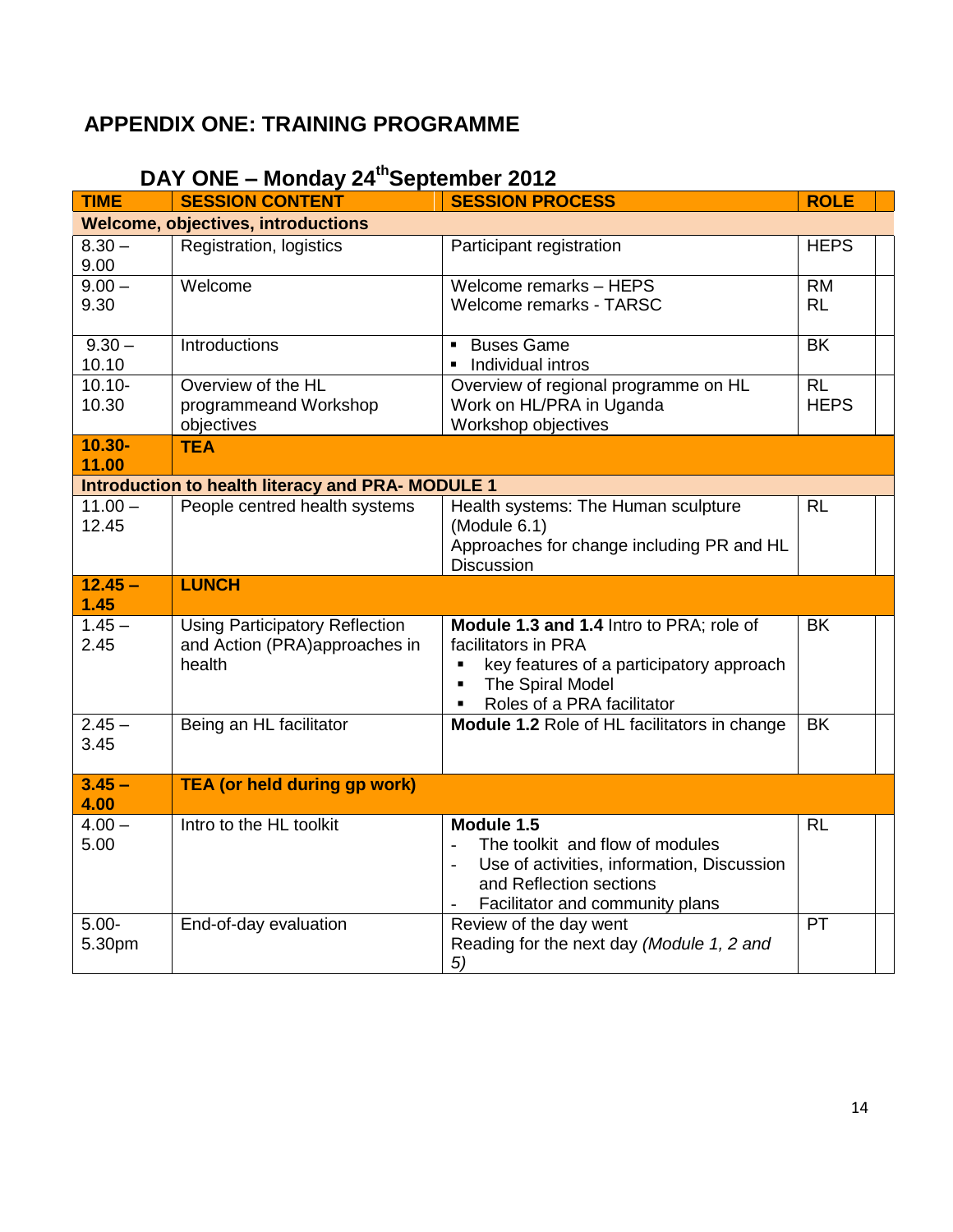# **DAY TWO – Tuesday, 25th September 2012**

| <b>TIME</b>                 | <b>SESSION CONTENT</b>                                                                                                           | <b>SESSION PROCESS</b>                                                                                                                                                                                                                                                                                                                                                  | <b>ROLE</b>          |
|-----------------------------|----------------------------------------------------------------------------------------------------------------------------------|-------------------------------------------------------------------------------------------------------------------------------------------------------------------------------------------------------------------------------------------------------------------------------------------------------------------------------------------------------------------------|----------------------|
| $8.00 -$<br>8.15<br>(15min) | Review and logistics                                                                                                             | Logistics<br>Recap of day one and Warm-up exercise (Ball game)                                                                                                                                                                                                                                                                                                          | <b>PT</b>            |
|                             | The Health of Communities Module 2                                                                                               |                                                                                                                                                                                                                                                                                                                                                                         |                      |
| $8.15 -$<br>10.00           | Understanding<br>Health:<br>Identifying community<br>health problems and<br>their causes                                         | Module 2.1 and 2.2<br>Definitions of 'health'<br>Social mapping: '<br>٠<br><b>Transect Walk</b><br>$\blacksquare$<br>Other sources of information on health issues -<br>$\blacksquare$<br>health information system; health workers;<br>community monitoring,                                                                                                           | BK (with<br>MM)      |
| $10.00 -$<br>10.30          | <b>TEA</b>                                                                                                                       |                                                                                                                                                                                                                                                                                                                                                                         |                      |
| $10.30 -$<br>12.30          | Prioritising and taking<br>action on health<br>problems and their<br>determinants                                                | <b>Module 2.2-2.5</b><br>What are the priority health issues or needs?' -<br>ranking and scoring<br>Causes of health problems -but why?<br>٠<br>Views of health workers and communities<br>$\blacksquare$<br>Actions, stakeholders and their roles on causes<br>Ξ<br>- Venn / stakeholder maps (Module 2); spider<br>diagrams (Module 3);<br>Community and action plans | RL (with<br>PT)      |
| $12.30 -$                   | <b>LUNCH</b>                                                                                                                     |                                                                                                                                                                                                                                                                                                                                                                         |                      |
| 13.30                       |                                                                                                                                  |                                                                                                                                                                                                                                                                                                                                                                         |                      |
| $13.30 -$<br>14.50          | <b>Healthy Life Cycles - Module 5</b><br>What do we mean by<br>healthy life cycles?<br>Information and<br>actions on life cycles | Module 5.1<br>What affects our health at different times of our<br>$\bullet$<br>lives?- life cycle mapping                                                                                                                                                                                                                                                              | BK (with<br>RM)      |
| $14.50 -$<br>16.10          | Understanding the<br>barriers to Womens<br>and Sexual and<br><b>Reproductive Health</b><br>(SRH)                                 | Module 5.4+ rest of module<br>The three delays<br>$\bullet$<br>Barriers for the three delays - list, rank and score,<br>$\bullet$<br>comparative ranking<br>Closing the gap<br>Walk through of the rest of the module                                                                                                                                                   | <b>RL</b>            |
| $16.10 -$<br>16.30          | <b>TEA</b>                                                                                                                       |                                                                                                                                                                                                                                                                                                                                                                         |                      |
| 1630-<br>17.15pm            | Panel on SRH - (talk<br>show format)                                                                                             | (See Module 6.3 for example of talk show)<br>5 CSO panelists on the priority SRH barriers they are<br>tackling, with whom and how.<br>Discussion; Using 'expert' panels in HL                                                                                                                                                                                           | All CSO <sub>s</sub> |
| $1715 -$<br>17.30pm         | End-of-day evaluation                                                                                                            | Review of how the day went.<br>Reading for the next day (Modules 3 and 4)                                                                                                                                                                                                                                                                                               | Delegate             |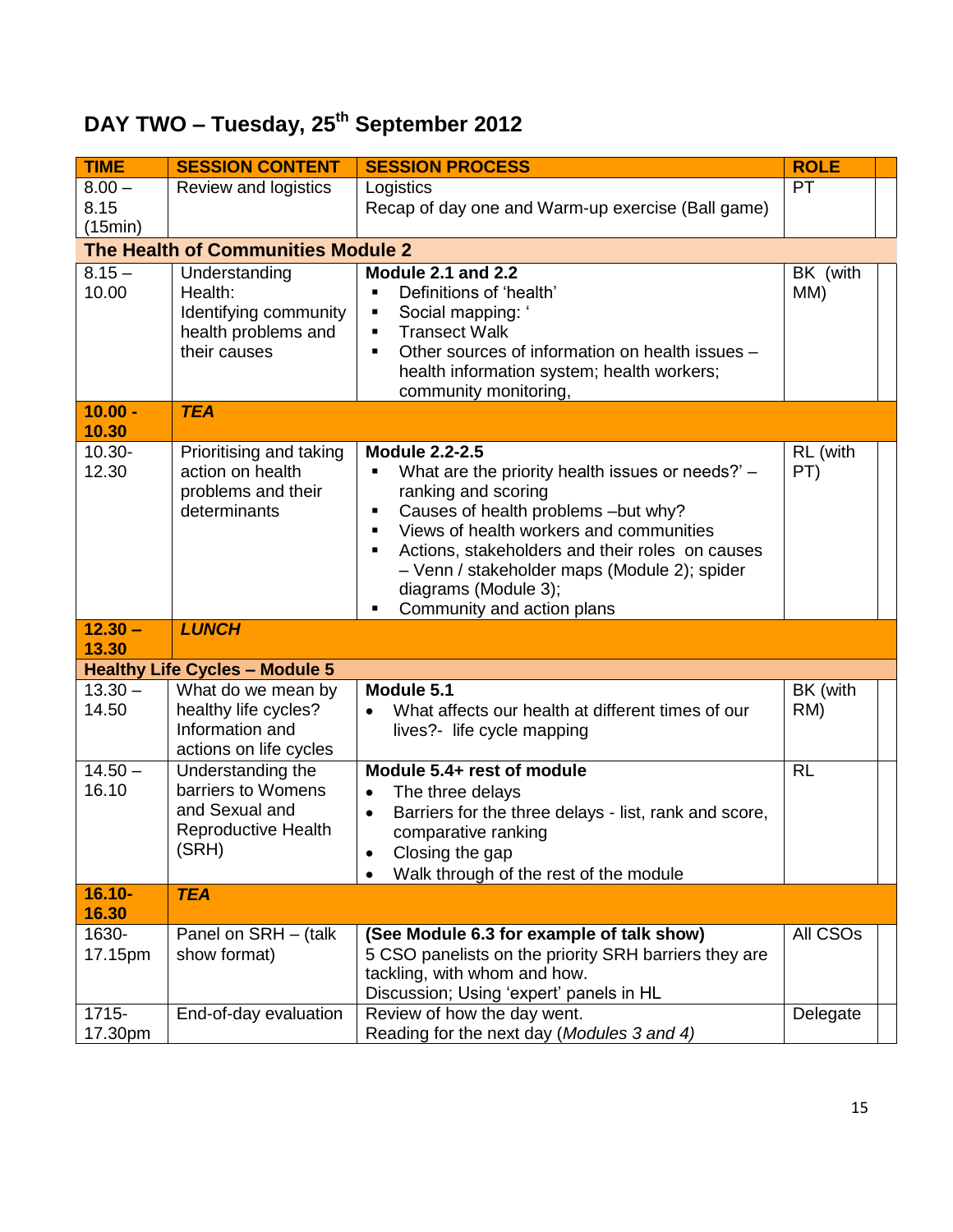| PAI IIIILE      |                                                   | $-$ reducedary zo oppioning zonz                                                           |             |  |
|-----------------|---------------------------------------------------|--------------------------------------------------------------------------------------------|-------------|--|
| <b>TIME</b>     | <b>SESSION</b><br><b>CONTENT</b>                  | <b>SESSION PROCESS</b>                                                                     | <b>ROLE</b> |  |
| $8.00 - 8.15$   | Review and                                        | Logistics, Recap of day two and Warm-up exercise                                           | <b>RM</b>   |  |
| (15min)         | logistics                                         | Outline agenda for Day Three                                                               |             |  |
|                 |                                                   |                                                                                            |             |  |
|                 | <b>Healthy Environments Module 4</b>              |                                                                                            |             |  |
| 8.15-9.30       | Healthy                                           | <b>Module 4.1-4.4</b>                                                                      | RL          |  |
|                 | Environments                                      | Intro to 'healthy environments'- safe water,<br>٠                                          |             |  |
|                 |                                                   | sanitation, and housing - social maps and transect                                         |             |  |
|                 |                                                   | walks                                                                                      |             |  |
|                 |                                                   | Implications of privatisation of water                                                     |             |  |
|                 |                                                   | Module 4.2 and 4.3                                                                         |             |  |
|                 |                                                   | Diseases from unsafe water and sanitation (3 pile)                                         |             |  |
|                 |                                                   | sorting);                                                                                  |             |  |
|                 |                                                   | Walk though of the rest of the module, action plans,<br>٠                                  |             |  |
|                 |                                                   | new issues- solid waste management etc to be                                               |             |  |
|                 |                                                   | included                                                                                   |             |  |
| 9.30-10.30      | Healthy                                           | Module 3                                                                                   | <b>BK</b>   |  |
|                 | nutrition                                         | Food sovereignty - story with a gap<br>٠                                                   |             |  |
|                 |                                                   | Healthy foods -3-pile sorting                                                              |             |  |
|                 |                                                   | Malnutrition? - Well being map; spider diagram<br>٠                                        |             |  |
|                 |                                                   | Module 3.4                                                                                 |             |  |
|                 |                                                   | Brief walk through of rest of module (nutrition<br>monitoring; special groups), Discussion |             |  |
| $10.30 - 11.00$ | <b>TEA</b>                                        |                                                                                            |             |  |
|                 |                                                   |                                                                                            |             |  |
|                 | <b>Understanding health systems Module 6</b>      |                                                                                            |             |  |
| 11.00-12.00     | People-centred                                    | Module 6                                                                                   | <b>RL</b>   |  |
|                 | health systems                                    | Health systems and their functioning Module 6.1, 6.2<br>٠                                  |             |  |
|                 | and relationship                                  | and $6.3$                                                                                  |             |  |
|                 | with health                                       | Impact of user fees -a spider diagram (6.4)                                                |             |  |
|                 | workers                                           | Relationship with and role of health workers -                                             |             |  |
|                 |                                                   | Margolis wheel.                                                                            |             |  |
|                 |                                                   | Wrap up discussion on the module                                                           |             |  |
|                 | <b>Community Roles in Health Systems Module 7</b> |                                                                                            |             |  |
| $12.00 - 13.00$ | Community                                         | <b>Module 7</b>                                                                            | BK          |  |
|                 | roles and                                         | 'Where's Mpho?' 7.1<br>٠                                                                   |             |  |
|                 | alliances in                                      | Listening to people's views? wheel chart 7.2<br>٠                                          |             |  |
|                 | health systems                                    | Role of HCCs (7.2) - picture code                                                          |             |  |
|                 |                                                   | Discussion of wider alliances across CSOs<br>٠                                             |             |  |
| $13.00 - 14.00$ | <b>LUNCH</b>                                      |                                                                                            |             |  |
|                 | Using the manual for a HL programme               |                                                                                            |             |  |
| $14.00 - 15.30$ | Setting up the                                    | <b>Module 1.5, facilitator and community plans, training</b>                               | <b>RL</b>   |  |
|                 | community HL                                      | schedules                                                                                  |             |  |
|                 | programme                                         | Introduction and discussion on plans, schedules,                                           |             |  |
|                 |                                                   | monitorijng and reporting - Group work and report back                                     |             |  |
|                 |                                                   | Issues to carry forward to planning discussion on the 27 <sup>th</sup>                     |             |  |

## **DAY THREE – Wednesday 26th September 2012**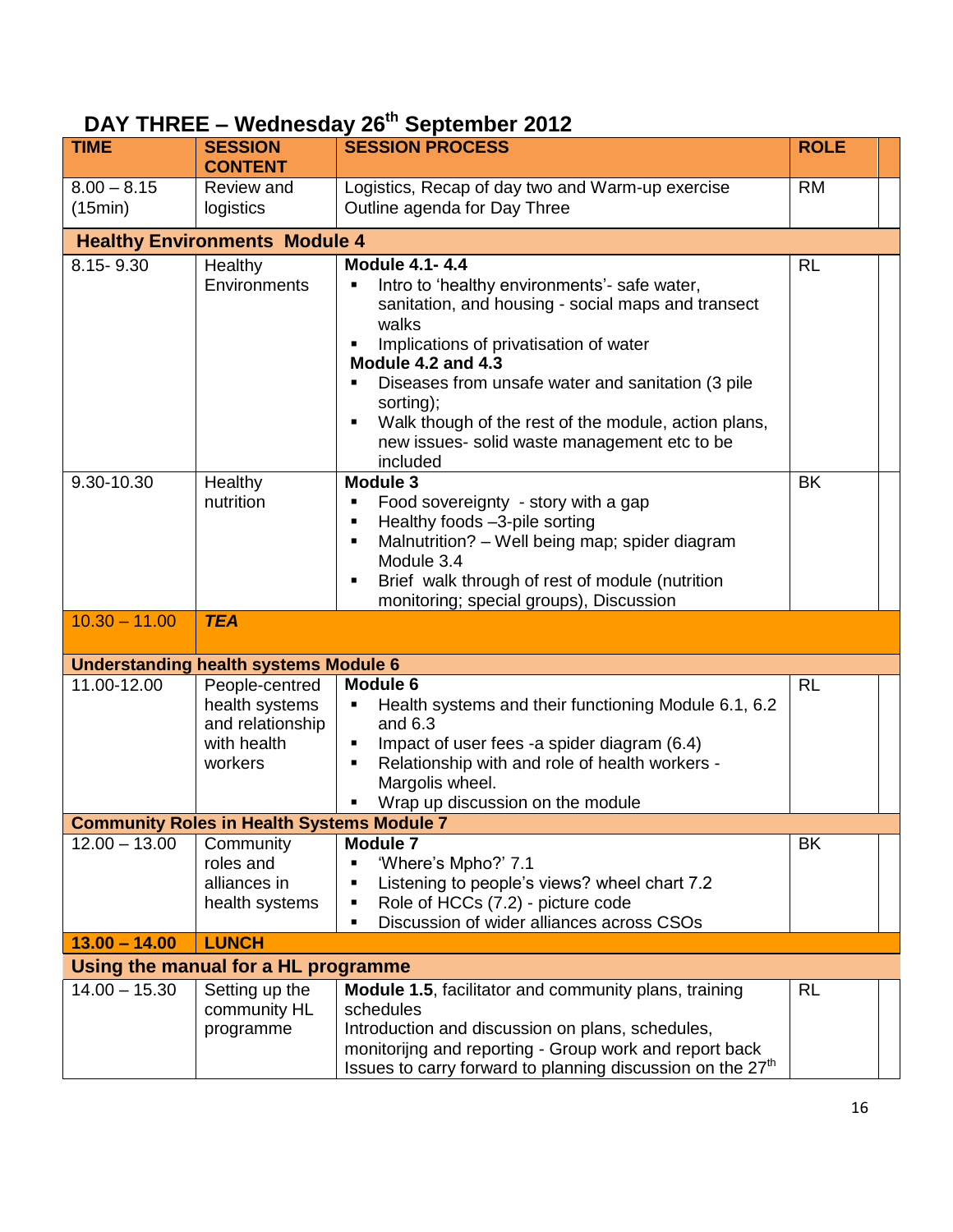| <b>TIME</b>                          | <b>SESSION</b><br><b>CONTENT</b> | <b>SESSION PROCESS</b>                              | <b>ROLE</b>      |  |
|--------------------------------------|----------------------------------|-----------------------------------------------------|------------------|--|
| 15.30-15.45                          | <b>TEA</b>                       |                                                     |                  |  |
| <b>Final reflections and closing</b> |                                  |                                                     |                  |  |
| $1545 - 16.45$                       | <b>Reflections</b>               | Discussion on Content and Activities of Modules 1-7 | <b>BK</b>        |  |
| 16.45-17.15                          | Next steps and                   | Next steps on implementing the programme            | <b>RM</b>        |  |
|                                      | closing                          | Participant remarks and comments                    | CSO <sub>s</sub> |  |
|                                      |                                  | Closing                                             |                  |  |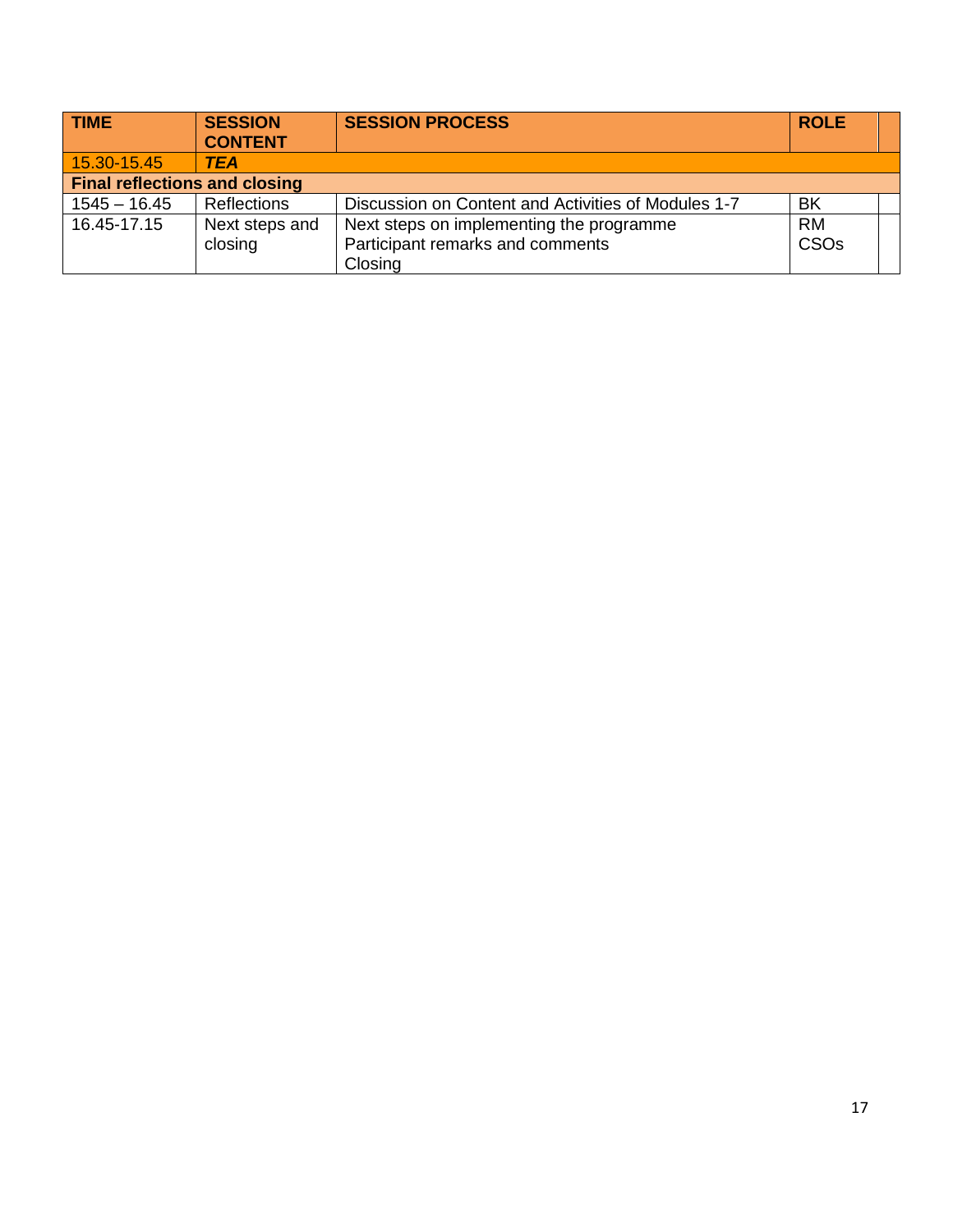### <span id="page-17-0"></span>**APPENDIX TWO: PARTICIPANTS LIST**

| No. | <b>Name</b>                  | <b>Designation</b>                | <b>Organisation</b>   | <b>Contact</b>  |
|-----|------------------------------|-----------------------------------|-----------------------|-----------------|
|     |                              |                                   |                       |                 |
| 1.  | Ms. Barbara Kaim             | Programme Manager                 | <b>TARSC Zimbabwe</b> | barbs@tarsc.org |
| 2.  | Dr Rene Loewenson            | <b>Director</b>                   | <b>TARSC Zimbabwe</b> | rene@tarsc.org  |
| 3.  | Mr. Francis Ssentongo        | Lab Technician                    | AGHA-Uganda           | 0706925935      |
| 4.  | Ms. AnnetBinomugisha         | Program Assistant, CEP            | HEPS-Uganda           | 0700535670      |
| 5.  | Mr. Mark Mugisha             | Admin. Assistant                  | AGHA-Uganda           | 0782180472      |
| 6.  | Ms. Margret Happy            | ADV. Manager                      | NAFOPHANU             | 0772695133      |
| 7.  | Ms. Prima Kazoora            | M & E Officer                     | HEPS-Uganda           | 0772611179      |
| 8.  | Mr. EriyaKamya               | Program Administrator             | AGHA-Uganda           | 0717700901      |
| 9.  | Ms. Connie Tinka             | Rapporteur                        | Self employed-        | 0753429427      |
|     |                              |                                   | Kampala               |                 |
|     | 10. Ms. Juliana Nantaba      | Program Assistant                 | <b>CEHURD</b>         | 0774698490      |
| 11. | Ms. Noor NakibukaMusisi      | Program Officer                   | <b>CEHURD</b>         | 0782496681      |
|     | 12. Ms. Olive Kalekwa M      | Program Assistant                 | HEPS-Uganda           | 0773010363      |
| 13. | Ms. Clara Atuhaire           | <b>Logistics Assistant</b>        | HEPS-Uganda           | 07770507779     |
| 14. | Mr. Gabriel Amori            | <b>National Programs</b>          | NAFAPHANU             | 0772414868      |
|     |                              | Coordinator                       | (UNERELAY)            |                 |
|     | 15. Mr. Brian Kaamuzi        | <b>Focal Person</b>               | <b>UNHCO</b>          | 0774280715      |
|     | 16. Mr. PettersonMuhanguzi   | <b>Assistant Programs Officer</b> | <b>UNHCO</b>          | 0772060880      |
| 17. | Mr. ChriscstormAhizada       | <b>Focal Person</b>               | <b>UNHCO</b>          | 0707128623      |
|     | 18. Mr. John BoscoApeku      | <b>Assistant Program Officer</b>  | <b>UNHCO</b>          | 0779188835      |
| 19. | Ms. Mariam Akiror            | Program Officer, Research         | HEPS-Uganda           | 0700386501      |
|     |                              | & Documentation                   |                       |                 |
|     | 20. Ms. MackleanTwinomuhangi | <b>Assistant Program Officer</b>  | HEPS-Uganda           | 0777347806      |
| 21. | Ms. Rosette Mutambi          | <b>Executive Director</b>         | HEPS-Uganda           | 0782371401      |
| 22. | Ms. Peace Baguma             | Project Manager                   | NAFOPHANU             | 0704533346      |
| 23. | Mr. James Lule               | Supervisor                        | NAFAPHANU             | 0712380676      |
|     | 24. Mr. James Kibirige K     | <b>Community Officer</b>          | <b>CEHURD</b>         | 0782194841      |
| 25. | Ms. PhionaKulabako           | Program Officer                   | HEPS-Uganda           | 0702214478      |
| 26. | Ms. LoiceEpetiru             | Communication &                   | HEPS-Uganda           | 0777108797      |
|     |                              | <b>Documentation Officer</b>      |                       |                 |
| 27. | Ms. Diana Oromu              | Program Assistant                 | HEPS-Uganda           | 0774805058      |
| 28. | Mr. Kenneth                  | Compliments &                     | HEPS-Uganda           | 0779226321      |
|     | MugumyaNyehoora              | <b>Compliments Officer</b>        |                       |                 |
| 29. | Mr. Moses Birikwija          | Program Assistant                 | HEPS-Uganda           | 0772573423      |
|     | 30. Mr. David Kabanda        | Programmer                        | <b>CEHURD</b>         | 0772480179      |
| 31. | PelagiaTusiime               | Program Manager, CEP              | HEPS-Uganda           | 0772445521      |
| 32. | Mr. Ronald KaggwaMande       | Coordinator SEHC                  | AGHA-Uganda           | 0773093928      |
| 33. | Mr. Moses Mulumba            | <b>Executive Director</b>         | <b>CEHURD</b>         | 0712657974      |
| 34. | Mr. Amos Zikusooka           | Consultant                        | HEPS-Uganda           | 0712425004      |
| 35. | Mr. Richard Turyamwesimira   | Administration & HR Officer       | HEPS-Uganda           | 0782434975/     |
|     |                              |                                   |                       | 0706941448      |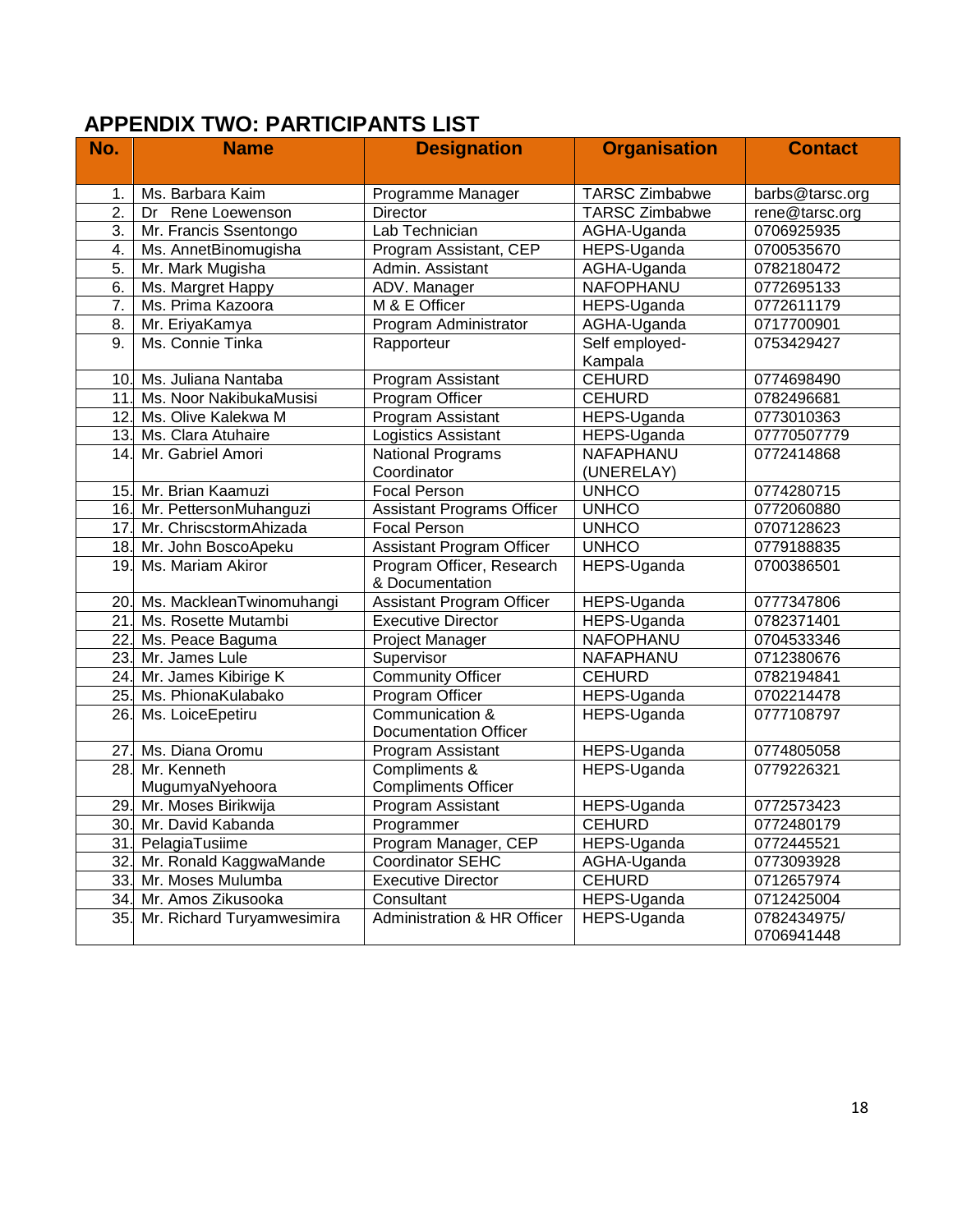### <span id="page-18-0"></span>**APPENDIX THREE: DESCRIPTION OF PARTICIPATING UGANDA CIVIL SOCIETY ORGANISATIONS**

The **Coalition for Health Promotion and Social Development or HEPS Uganda** is a health rights organization that advocates for increased access to affordable essential medicines for the poor and vulnerable people in Uganda. It aims for a just and fair society in which all Ugandans – irrespective of gender, age, ethnicity, religion, physical well-being or socio-economic status – can exercise their health rights and health responsibilities. HEPS educates people, especially in poor and vulnerable areas, and provides information on health rights and responsibilities including rational use of medicine. The CSO provides a channel to allow people to voice their health complaints on access to health care services, receive professional support in their efforts to get redress, as well as a feedback mechanism to government and health care providers. It is building up a core of health advocates who constantly watch, participate and influence policies that safe guard public health interests in order to ensure that quality health care is available, accessible and affordable for all. At national level, HEPS advocates for consumer friendly health care laws and policies. These activities are implemented through a community outreach programme, a health policy advocacy programme, and a health complaints and counseling desk. HEPS is one of the lead organisations in the Uganda health literacy programme.

The **Center for Health, Human Rights and Development (CEHURD)** is a national, non-profit, research and advocacy organization which is pioneering the enforcement of human rights and the right to health in Eastern Africa. CEHURD seeks to realize social justice and human rights in the health systems in East Africa. It takes action to ensure that laws and policies are used as tools for the promotion and protection of health and human rights of populations in Uganda and in the East African region. CEHURD does this through human rights advocacy and documentation; community empowerment; and strategic litigation programmes. The last refers to court action. CEHURD focuses its efforts on human rights and health systems issues that are important in East Africa, such as sexual and reproductive health rights, trade and health, and medical ethics. It chooses issues that affect less-advantaged populations such as women, children, orphans, sexual minorities, people living with HIV, persons with disabilities, internally-displaced persons, refugee populations and victims of violence, torture, disasters and conflict. It also advocates for access to medicines through enabling national and regional laws and community mobilization; and to ensure that laws and policies on intellectual property do not infringe human rights at national, regional and international levels.

The **Action Group for Health, Human Rights and HIV/AIDS (AGHA)** is a health rights advocacy organization in Uganda dedicated to raising awareness of the human rights aspects of health, and improving the quality of health and healthcare for all Ugandans. It aims for a world of equity and social justice where health rights are respected and enjoyed by all. Grounded in a rights-based approach, AGHA mobilizes health professionals, in collaboration with communities, to be health rights advocates, promoting equity and social justice for all Ugandans. AGHA places particular focus on marginalized and vulnerable populations. AGHA has a proven track record of addressing health rights violations in Uganda through advocacy-oriented research, education and training. AGHA implements its work through various programmes, including a health rights leadership campaign that carries out networking, outreach, and education with health workers, CSOs, the public, students and the media; a health workforce campaign that advocates for improved health worker training, financing, conditions, management and retention. AGHA also has a campaign to combat stigma and discrimination in healthcare settings, which is implemented through locally-based Task Force Committees in Rakai, Tororo, Mbarara and Kampala, reaching over 200 health workers and community members.AGHA's health financing campaign aims to increase health funding in Uganda to at least 15% of the government budget through advocacy and research. AGHA participates in policy forums, media outreach, meetings with key national leadership and civil society engagement.